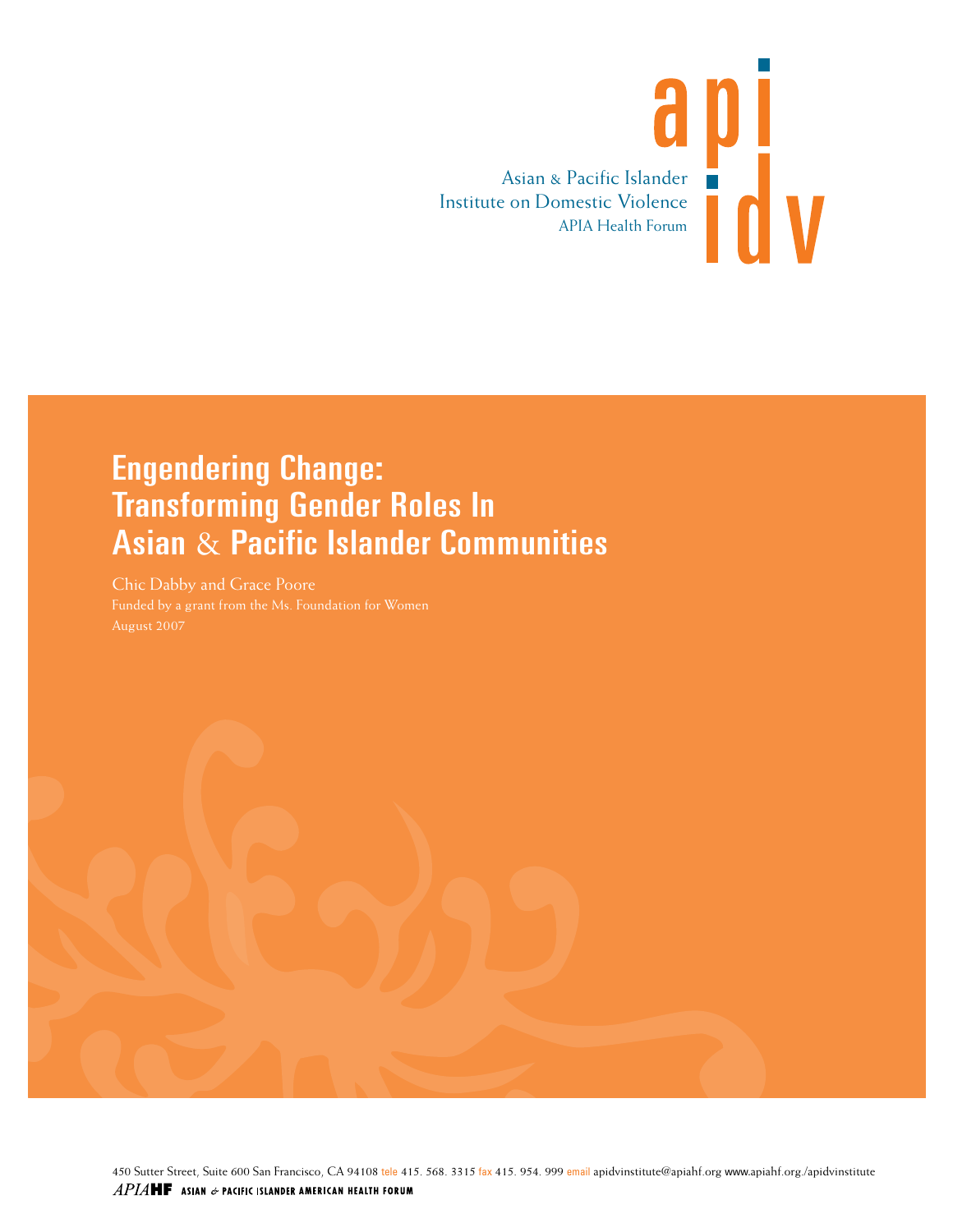#### **CONTENTS**

**1**

#### Introduction

- **I** Maintaining Gender Roles: Socio-Structural Reinforcements
	- 1. Systemic gender violence
	- 2. Culture
	- 3. Patriarchy
	- 4. Culturally relevant issues
	- 5. Masculinity
	- 6. Gendered division of labor
	- 7. Intersections of gender, race and class
- Confronting Gender Roles and Gender **II** Violence: Two Batterer Intervention Programs for Asian Men
	- 1. Divesting men of misogyny and sexism
	- 2. Confronting traditional masculinity
	- 3. Effects of intervention programs on batterers & families
	- 4. Women as enforcers of gender conformity and violence
- **III** Changing Gender Roles: Principles and Practices
	- 1. Accountability
	- 2. Equality in the second shift
	- 3. Religious ideologies
	- 4. Masculinity
	- 5. Predatory violence
	- 6. Cultural relevancy in Batterer Intervention Programs

Conclusion Acknowledgements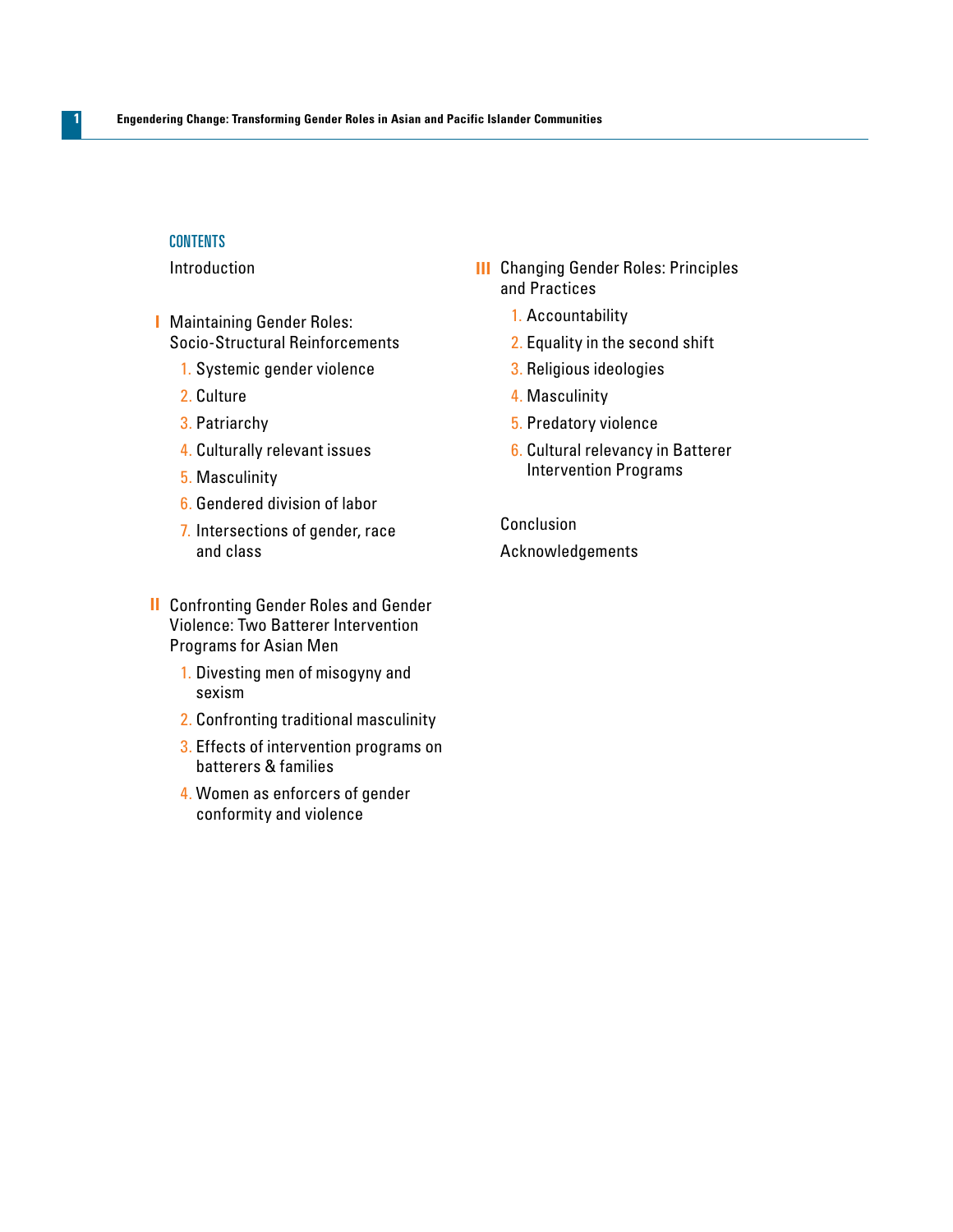#### **Introduction**

The anti-domestic violence movement has been remarkably successful at increasing resources and recourses for battered women but it has not stopped men's violence. Its significant public policy gains have brought backlash and unintended consequences – the former fueled by opposition to notions of gender equity; the latter by institutional racism. Some activists assert that the successes associated with criminalizing domestic violence have contributed to the over-representation of people of color in the criminal justice and other systems.<sup>1</sup> Furthermore, poor, culturally and racially marginalized women have not benefited equally from reformed systems. Although Batterer Intervention Programs have proliferated, their successes are debatable: a recent study indicates no significant differences on re-offense rates or on attitudes to domestic violence.<sup>2</sup> Prevention has yet to change abusive men's attitudes or re-define gender roles.

*Engendering Change: Transforming Gender Roles in Asian & Pacific Islander Communities* is a project of the Asian & Pacific Islander Institute on Domestic Violence. This report grew out of a round-table discussion, convened by the API Institute, inviting battered women's advocates and providers of Batterer Intervention Programs (BIPs) with the following objectives: (1) To address the intersections of race, class and gender; (2) To articulate how advocates and providers can forge theory and practice about BIPs and men's work in ending violence against API women; and (3) To identify culturally contextualized principles and practices that can transform gender roles in API communities. Changing gender roles is an extensive, multi-disciplinary topic that includes sociology, anthropology, gender studies, etc., but that is not what we are trying to cover here. As Asian and Pacific Islander advocates, we came to the table formulate questions and issues we need to address and confront in our communities. This report marks the beginnings of many such conversations.

<sup>1</sup> Ms. Foundation for Women (2003), *Safety & Justice For All: Examining the Relationship Between the Women's Anti-Violence Movement and the Criminal Legal System* New York: Author.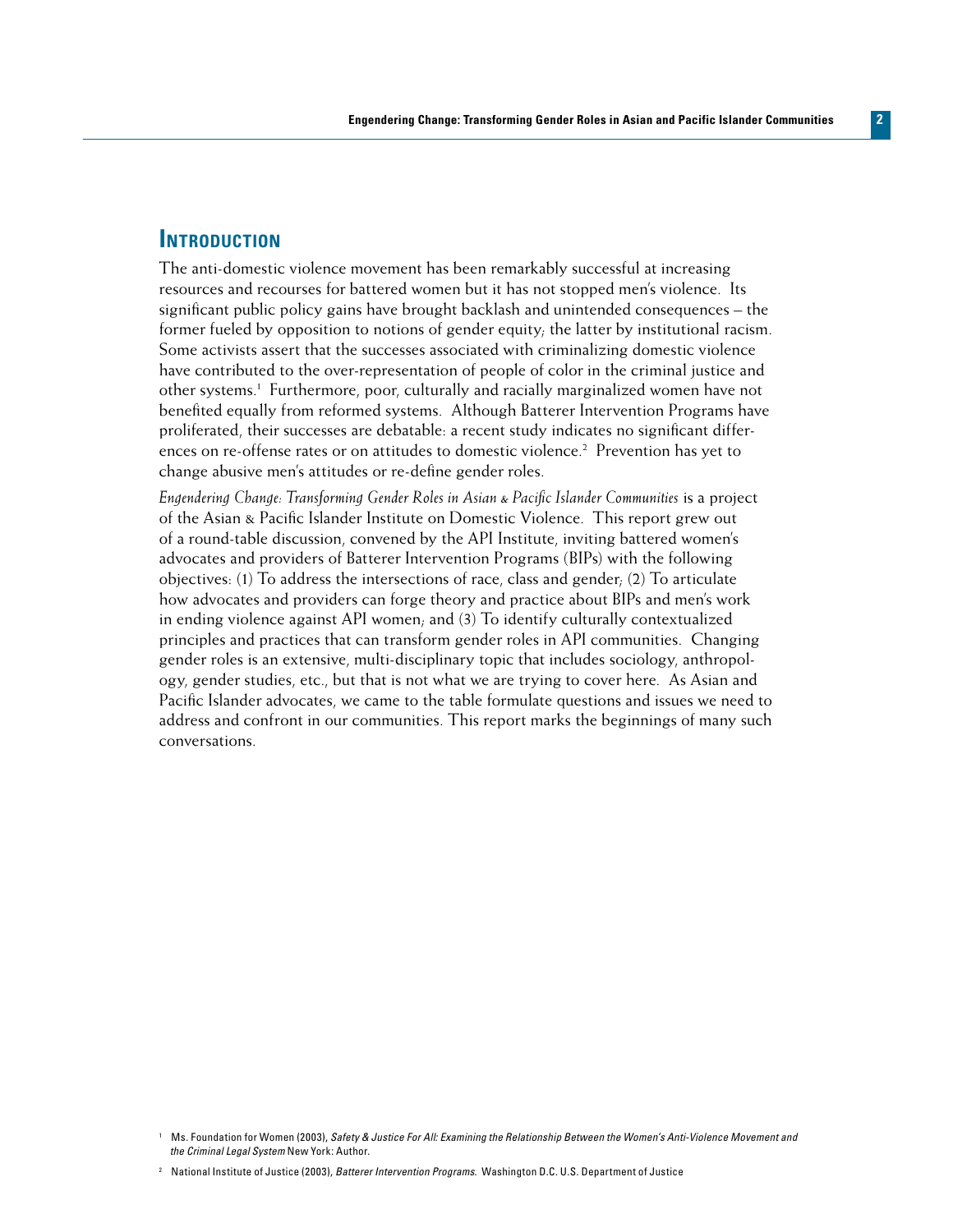### **Maintaining Gender Roles: Socio-Structural Reinforcements** I

Gender roles are perpetuated and reinforced by cultural beliefs and norms based on the devaluation of women and legitimized by familial, social and institutional structures. In this section, we briefly analyze the social structures that maintain gender roles and some of the culturally relevant issues around domestic violence in Asian and Pacific Islander communities.

#### **Systemic gender violence 1.**

Violence against women maintains the structures of gender oppression; be it carried out by individual actors in private and/or by institutional forces in public. Gender violence can be experienced in the context of additional oppressions based on race, ethnicity, age, sexual orientation, gender identity, type of labor being performed, level of education, class position, disability, or immigration/refugee status. Domestic violence is more than a series of private incidents; creating a climate of fear, effecting disempowerment and reinforcing male entitlement. The presence of domestic violence tells us about the presence of inequality in a relationship and the extent of the violence tells us about the extent of inequality in that relationship. All too often communities and social, legal and civic institutions covertly and overtly endorse gender inequality, not seeing it as problematic because women and men are expected to follow prescribed roles.

#### **Lifetime Spiral of Gender Violence**

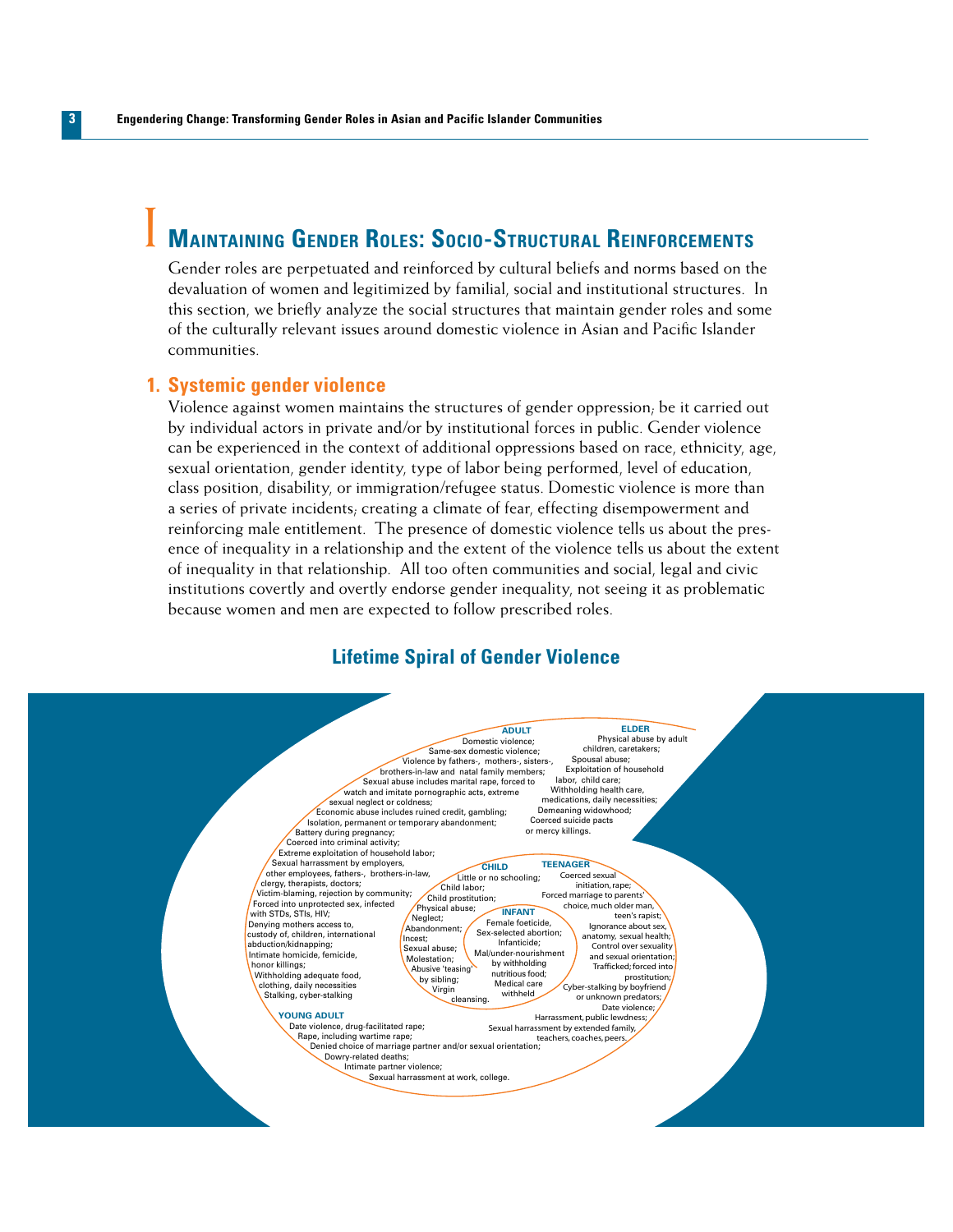Gendered harms<sup>3</sup> describe a spectrum of violence that violates bodily integrity and personhood. The Lifetime Spiral of Gender Violence<sup>4</sup> describes the potential for violence across the female lifespan, confined to one or continuing into several stages in the lifecycle. Emphasizing the historical nature of violence over the lifetime demonstrates that it is not an unfortunate aberration, or a matter of bad judgment or bad luck, but a systematically entrenched structure of society. We constantly need to connect how changes in the landscape of violence affect gender roles because technologies of violence establish new forms of gender role enforcements. For example, violence against women in conflict/war zones includes forcing young girls to join armies to cook, clean and be sexually exploited by male combatants.

#### **2. Culture**

Culture is used to justify the status quo of gender inequality and violence against women. Tradition is evoked – cultural beliefs about how women should be treated and how they should behave justify family violence by individuals. The defense of the culture of a place, country, religion, etc., is in fact a defense of the culture of patriarchy in that country, religion, identity; and the culture of violence everywhere. Cultural explanations protect how patriarchy is expressed and reinforced in a particular space in order to justify gender inequity and violence. So, conventional notions of culture must be challenged in order to change its patriarchal traditions of misogyny.

In culturally specific Batterer Intervention Programs, although perpetrators ostensibly look for authentication of their cultural identity, they are actually looking for authentication of their patriarchal identity. So it becomes important that therapists, communities and advocates do not collude with gratifying this need by upholding culturally approved notions of gender hegemony.

<sup>3</sup> Kathleen Daly, 2002. Sexual Assault and Restorative Justice, *Restorative Justice and Family Violence*, Cambridge University Press.

<sup>4</sup> Asian & Pacific Islander Institute on Domestic Violence, 2002, *Domestic Violence in API Communities: Summit Proceedings*. San Francisco: Author. http://www.apiahf.org/apidvinstitute/GenderViolence/analyze\_a.htm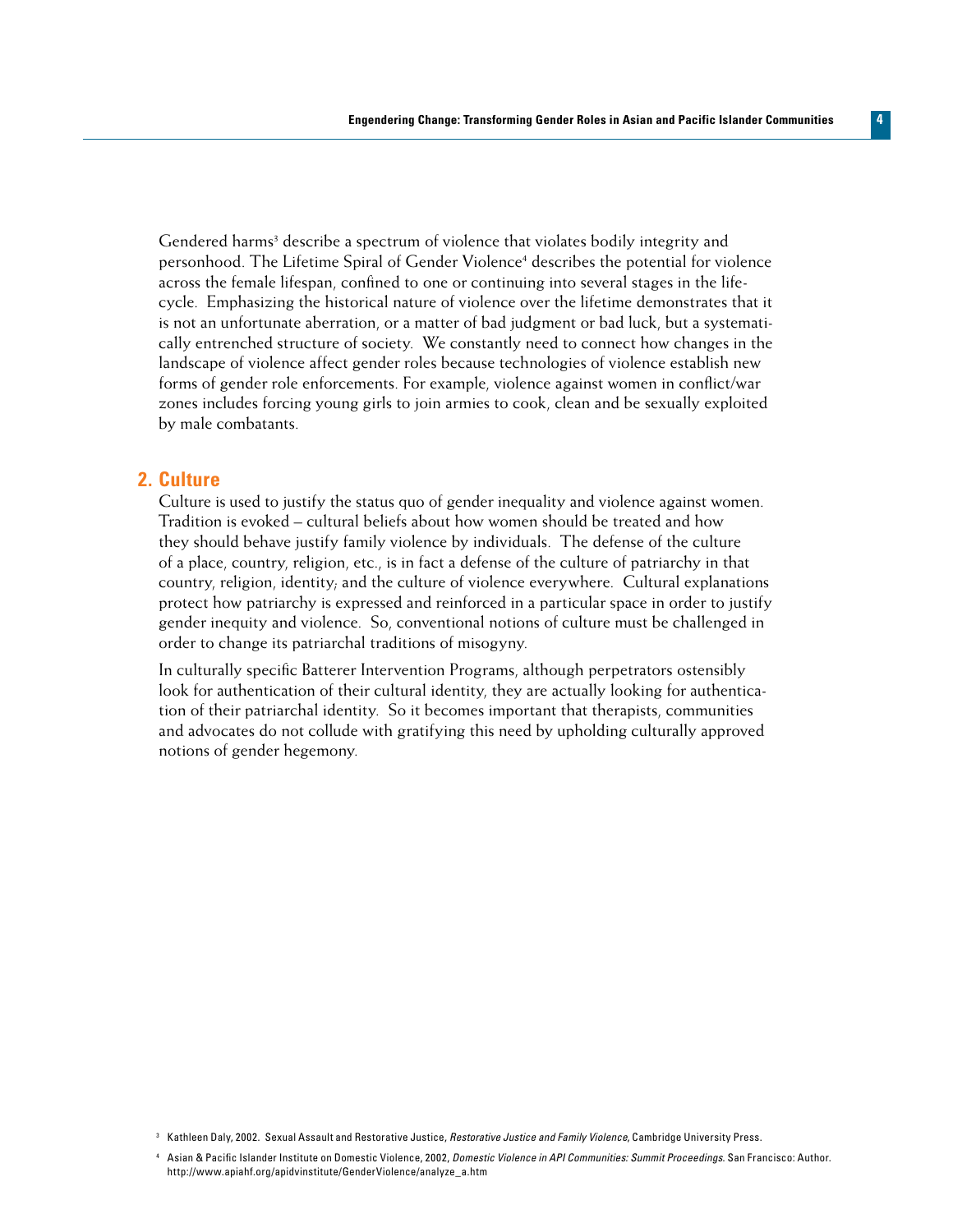#### **Patriarchy 3.**

**5**

Patriarchy is about the social relations of power between men and women, women and women, and men and men. It is a system for maintaining class, race and/or gender privilege and the status quo of power. It relies both on crude mechanisms like oppression and subtle ones like the law. Although patriarchy is mostly about oppressing women, it is also about controlling men. The 'rule of thumb' is a good example: it gave a man legal permission to batter his wife; but by stipulating that wife-beaters could only use a stick no thicker than their thumb, it served as a way of controlling the extent of men's violence.<sup>5</sup> So male violence was legitimized, yet controlled by the patriarchal structures of society. Patriarchy is thus an enforcer of traditional gender and class relations, and the most significant contributor to sexism and misogyny. Patriarchy has deep roots in almost all cultures, including American ones. What varies is the degree and rigidity with which patriarchy prescribes and then maintains gender roles. Finally, de-linking domestic violence from patriarchy and misogyny reduces it to individual pathology and minimizes the impact of institutionalized male domination over women and children.

#### **Culturally relevant issues about violence against API women 4.**

The issues described below do not apply universally to all Asians and Pacific Islanders, or even to all members of one particular ethnic group but they occur with sufficient frequency to claim that violence against API women can have different dynamics.

**Multiple Batterers** In addition to an intimate, violence can be perpetrated by mothersin-law, fathers-in-law, brothers-in law or sisters-in-law; ex-wives or new wives; adult siblings or children; and/or male and female members of a woman's natal family. The implications of having multiple batterers in the home include: greater or more severe injuries; family collusion and increased impunity; legal remedies requiring protection orders against several individuals; deeply internalized victim-blaming and devaluation by survivors; uncomprehending systems that respond inadequately; and diminished credibility afforded to battered women by systems, communities and families.

**In-laws as Abusers and Batterers** Extended families, in contrast to nuclear ones, obtain in many Asian cultures. A woman's marital home may include her husband's parents, his unmarried siblings, his brothers and their wives, and his sisters and their husbands. In-laws may live under the same roof or separately, in the U.S. or in the home country. The degree to which they have a hold on a couple is not only governed by geographical proximity but by expectations of filial duty and adherence to family customs and community norms. Extended families have multiple configurations of power. For instance, a batterer's father may retain overall power as the family patriarch. The batterer's mother, to reinforce her own authority and ward off any real or imagined displacement within the family hierarchy, may carry out verbal, mental or physical abuse on her incoming daughter-in-law or aid in her son's violence towards his wife. Brothers- and sisters-in-law may mistreat the batterer's wife to consolidate their own power in the household.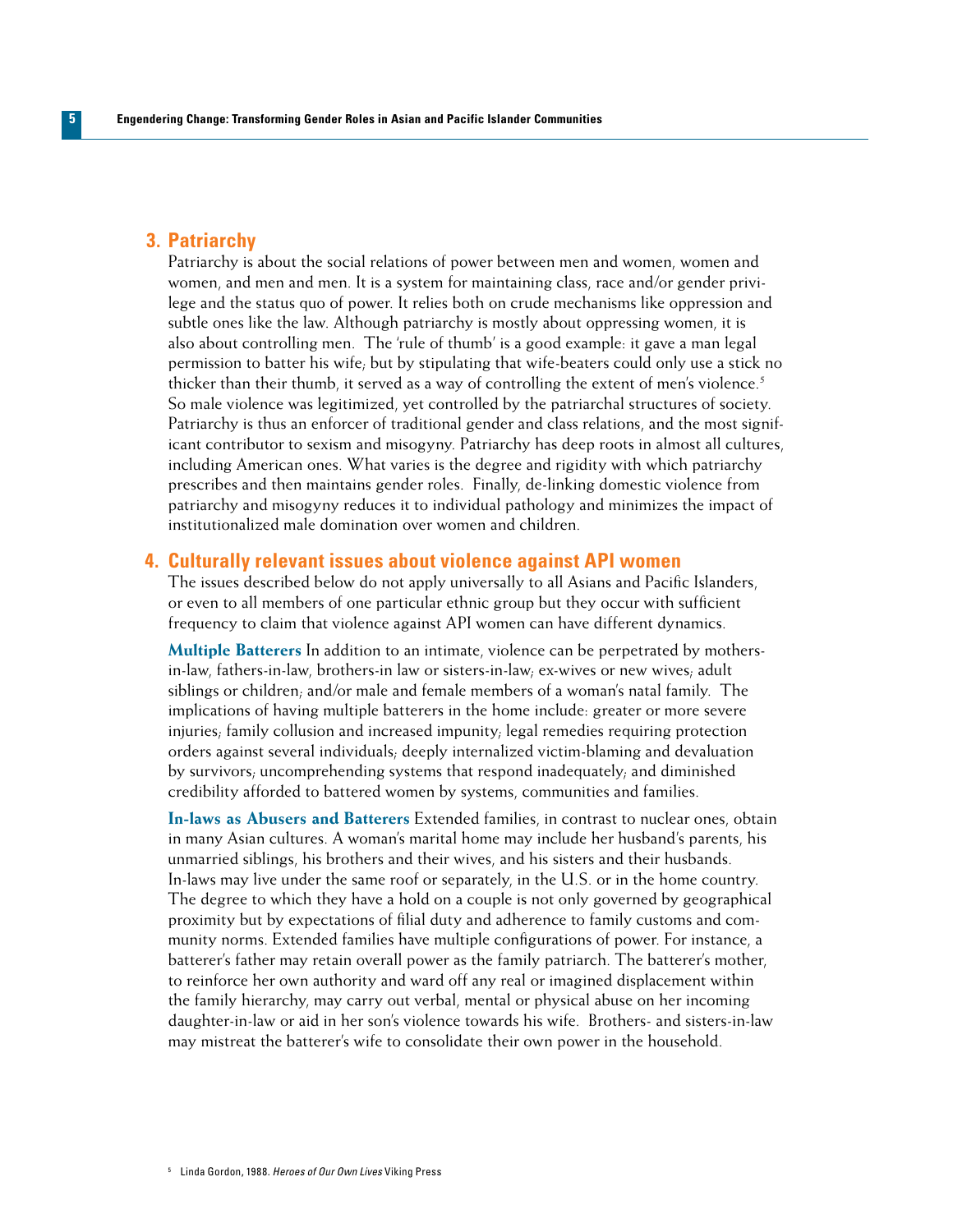**Push & Pull Factors** API battered women experience 'push' factors out of the relationship from their partners ("leave the house, I can always find another wife, I don't want you and these children around, etc.") more frequently than 'pull' factors ("come back to me, I won't do it again," etc.) back into the relationship. These factors affect how women's agency is understood: about decisions to stay or leave; how often, if at all, women go back; if they leave with or without their children; and how dangers connected to postseparation violence and the potential loss of children are assessed.

#### **Masculinity 5.**

Masculinity is a broad area of scholarship so we limited our discussion to the following. Firstly, intimacy is grounded in a heterosexual model of relationships, where emotions exist only in the presence of women, and they are expected to gratify men's emotional needs entirely. Homophobia contributes by regarding as suspect emotional bonds and deep friendships between men. Gender socialization is also implicated because women and men are socialized differently to believe how intimate partners understand and fulfill their emotional needs.

Secondly, entitlement in intimate relationships for men is unsustainable because hypermasculinity is fictional and male self-sufficiency is mythic. They combine to legitimize male superiority and men's expectations that women must gratify their demands and anticipate their needs.

Third, we reviewed Michael Kaufman's analysis about how male violence is inscribed in the 7 P's of: (i) patriarchal power (ii) privilege (iii) permission (iv) paradox of men's power (v) psychic armor of manhood (vi) masculinity as a psychic pressure cooker and (vii) past experiences. These 7 Ps are located in the triad of men's violence: (a) learning to selectively use violence for personal and collective gain; (b) redirecting a range of emotions into rage, resulting in violence against women, other men and self; (c) being rewarded with male power and privilege, which perpetuates and institutionalizes men's entitlement to use violence. Explained this way, violence serves as a compensatory mechanism used to assert masculinity against physically weaker, more vulnerable or marginalized peoples. Societal acceptance of men's need for this mechanism gives it credibility; men receive permission to express their masculinity this way. Need becomes a right; men feel entitled to use violent power and control. This entitlement becomes embedded in cultural practices, religious beliefs, social structures, and the law.<sup>6</sup>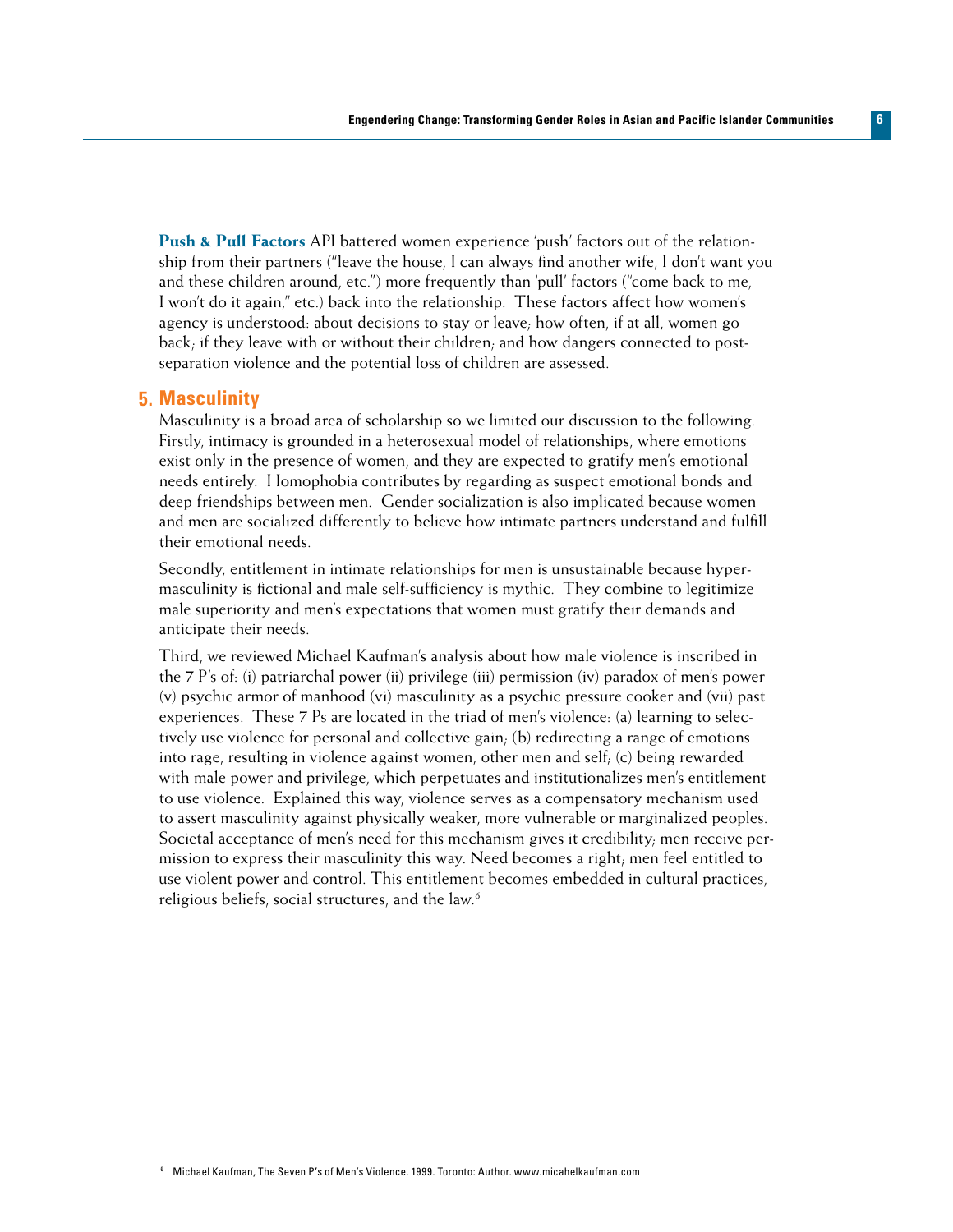#### **Gendered division of labor: Women's work in the 1st, 2nd and 3rd shifts 6.**

The first shift is the work done outside the home – traditionally men's work, but no longer so. The second shift is the work done in the home – traditionally women's work, but this is also changing. Second shift work is done by women and men although disproportionately by the former. The division of labor is generally traditional, with women doing chores inside the house and men doing chores pertaining to the outside of the house like gardening, car maintenance, home repairs, etc. Women's traditional second shift labor does not only include housework, laundry, cooking, etc., but duties connected to the care of children, pets, sick or elderly relatives living in the home or outside it. The third shift refers to the emotional labor invested in parenting, in the intimate relationship, in the family of both members of the couple, in friends of the couple, etc., which is still disproportionately done by women. These shifts are not formulaically applicable to all heterosexual or homosexual relationships.

Traditionally men worked the first shift and their spouse/partner was responsible for the second and third. Now women work in the first shift, but this does not exempt them from the second and third shifts. Gender roles are reinforced by the gendered division of labor which gives more value to men's work.

#### **Intersections of gender, race and class 7.**

Analyses and strategies about preventing violence by minoritized<sup>7</sup> men against minoritized women display some inadequacies. First, historical oppression is seen as a contributing factor to men's violence; but this fails to address gender because women have the same histories of oppression, and do not turn to battering. Second, the data shows that poverty compromises women's safety, but why it compromises men's behavior is largely unanswered. Third, dynamics of abuse by multiple perpetrators that include male and female in-laws, are not integrated into intervention strategies or into the usual power and control analysis. Fourth, backlash, particularly from men's and father's rights movements denies these intersectionalities by claiming men as victims. Fifth, the deleterious effects of racism and anti-immigrant sentiments are sometimes used to explain or mitigate battering, but again women endure these very same stressors without using intimate violence for relief. Lastly, the role of the community in holding men accountable tends to be idealized, overlooking their preference for victim-blaming.

In conclusion, family, community, institutions and society act individually and in concert to reinforce gender roles. Intersectionalities of race, class and gender are complicated to adhere to, with the result that race and class are all too often privileged over gender. Holding these intersections together in order to transform gender roles is a big challenge for all of us.

 $<sup>7</sup>$  Khatidja Chantler. Wellesley International Research Conference (2004). Minoritized denotes identity intersections beyond color to include</sup> poor, LGBT and other identities. The process of minoritization includes exclusionary or oppressive practices beyond racism.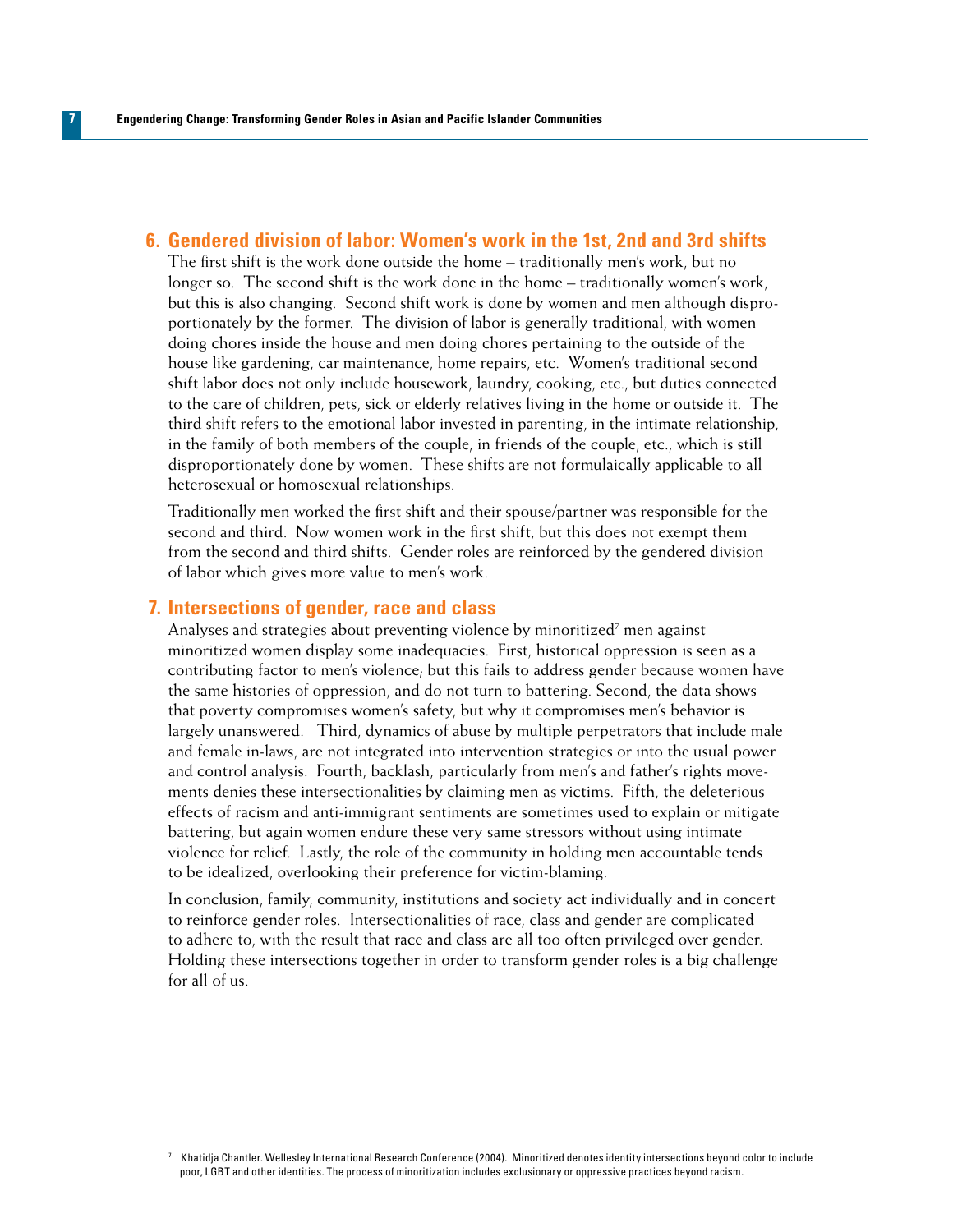## II **Confronting Gender Roles & Gender Violence: Two Batterer Intervention Programs For Asian8 Men**

Batterer Intervention Programs (BIPs) address domestic violence by stopping the violent behavior that brought abusers into the criminal legal system and by changing attitudes that legitimize men's violence and justify inequality. BIPs are based on multiple frameworks, at the core of which is the notion of facilitating self-actualized rehabilitation where the aim is individual behavior change. The success of BIPs is typically measured by program completion and satisfactory compliance with program expectations and court mandates. Success measures linked to how much batterers have changed their thinking about male domination and the use of violence, how well they have internalized the concept of egalitarian relationships, or if there are attitudinal shifts regarding gender stereotypes, remain unclear. The variety of approaches and models are too lengthy to review here and that was not our intention anyway.

Neither are we engaged in a critique of BIPs but rather an appraisal of how they can address some of the culturally relevant issues in API communities. For instance, since the law only looks at the intimate partner as the batterer, BIPs are not required to address family structures where violence by multiple perpetrators is the norm. There are as yet, no models we know of that attempt working with multiple batterers who are all focused on a single victim. In addition, because BIPs cannot adequately address the overarching climate of patriarchy and misogyny that batterers are part of, there may be little or no external support for what attendees learn from them. For example, in an Asian home with multiple batterers, the family may sustain and fortify domestic violence and discourage the intimate battering partner from taking his participation in a BIP seriously. Community resistance to BIPs may influence how well and for how long a batterer retains and practices alternatives to violence; and again in the Asian example, deeply rooted structures of victim-blaming will be reinforced by multiple batterers.

How can Batter Intervention Programs change gender roles? To answer this question, two programs who work with Asian men stood out and are discussed in this section. Their approach to domestic violence intervention goes beyond the confines of intimate partner violence; their goals for batterer accountability are not limited to specific incidents but address processes that endorse gendered harms; and their work is grounded in cultural relevancy.

<sup>8</sup> Although we had invited a provider who runs a program for men in Hawai'i she could not attend, so we were not able to incorporate issues that affect Native Hawaiian and Pacific Islander men – many of which are quite distinct from those affecting immigrant Asian men.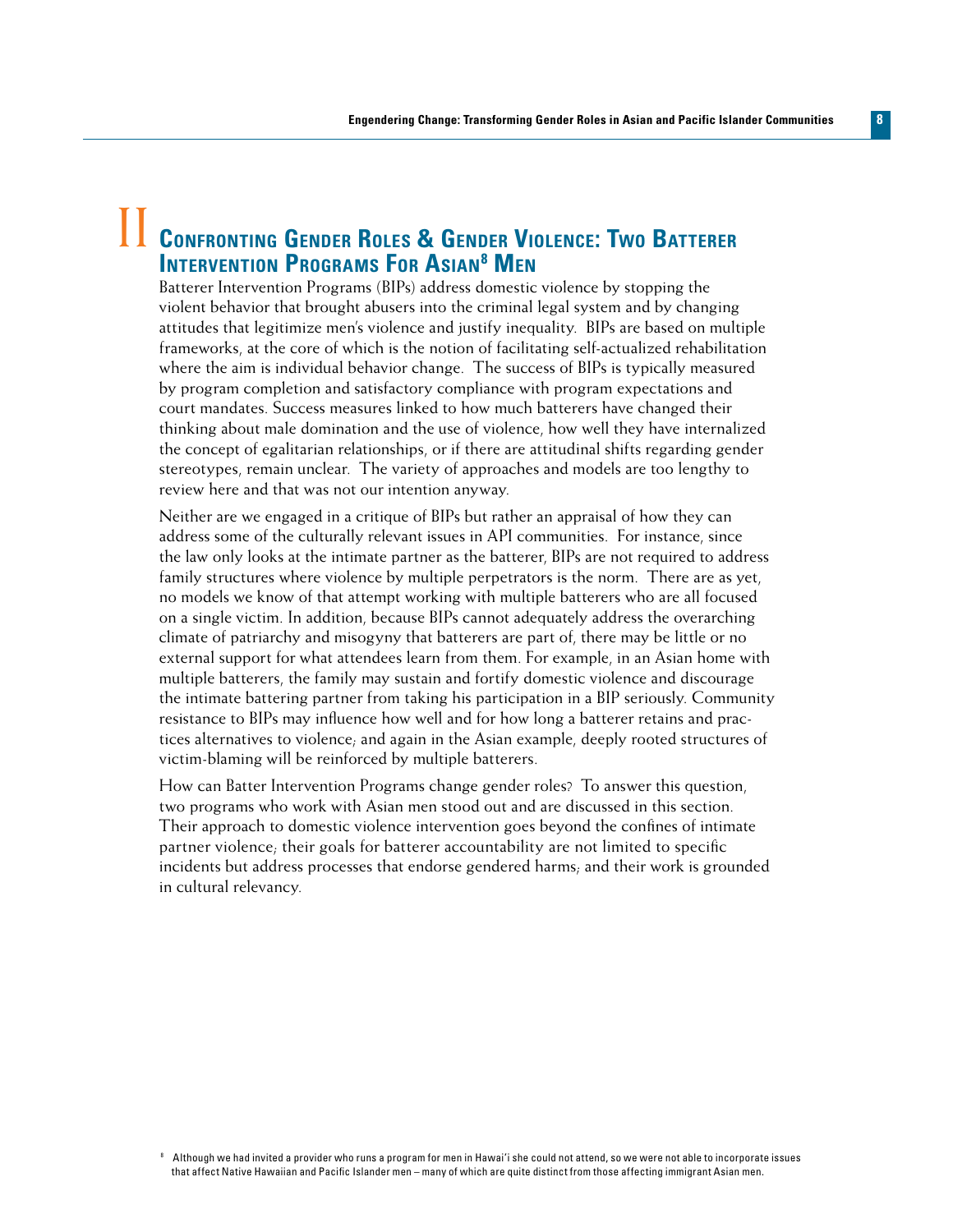#### **Divesting men of misogyny and sexism 1.**

**9**

The Institute for Family Services in Somerset, New Jersey uses the Cultural Context Model (CCM) to teach men to recognize misogyny in culture. It is premised on the idea that batterers (like the rest of us) learn patterns of inequality through interactions within their societal contexts i.e., race, gender, sexual orientation, immigrant status, and class. To disrupt these patterns, individuals must "embrace critical consciousness, empowerment and accountability as guiding principles". Executive Director, Rhea Almeida, points out that only with critical consciousness, is there authentic batterer accountability.<sup>9</sup>

The program provides individual and group therapy for court-mandated batterers and those who sign up voluntarily. Some notable features of the program are the use of trained sponsors, culture circles for batterers, separate culture circles for their abused partners, the work of writing accountability letters that address every named violation on the Power and Control Wheel, and letters of empowerment written by the women in their own culture circles. During intake, participants do a 20-minute genogram − a tool to look at intergenerational patterns of family life and family structure (persons in household, occupations and incomes, brief history of migration and loss). Offenders are also screened to assess potential lethality for homicide and/or suicide.

**Culture Circles** Most of the work is done in culture circles. Culture circles are heterogeneous helping communities that include members of families who seek counseling, with sponsors and volunteers from the community who work with the families, and a team of therapists. In the Cultural Context Model, the work focuses on developing critical consciousness and helping participants resist norms that maintain the hierarchies of power, privilege and oppression. To promote what is termed, "collective healing", victims attend a separate culture circle.<sup>10</sup>

Orientation for culture circles lasts eight weeks with each circle comprising therapists, sponsors and current clients. Culture circles are not defined by ethnicity. Members are from diverse cultures, classes, ages and occupations. The common goal is to look at the intersectionality of gender, culture, race, class and sexual orientation and how these relate to oppression of women, meanings of culture and the ways culture oppresses women. Issues pertaining to individual, family and work life are also addressed.

Using a process of enquiry, program staff discuss how forms of patriarchy are different for Jewish, African American, Latino and Asian men, but they all exercise it. For instance, if a South Asian man says, 'You don't understand our culture. We must have a dowry otherwise my in-laws will not respect me,' the men in the circle from other cultures will ask him to talk about his relationship with family, the relationship to money in his family, who handles the money, did his mother get a dowry, what were his father's expectations. Themes emerge around gender, money, dowry, male-female relationships, how men control the family, and how this relates to the demands around dowry. Program staff may ask him to bring in a film that he thinks really speaks to him about dowry and then challenge the film.

<sup>9</sup> Pilar Hernandez, Rhea Almeida, Ken Dolan-Del Vecchio (2005). Critical Consciousness, *Accountability and Empowerment:* Key Processes for Helping Families Heal, *Family Process*, Vol. 44:1.

<sup>10</sup> Sixty to 70% of batterers' partners are in this program.Helping Families Heal, *Family Process*, Vol. 44:1.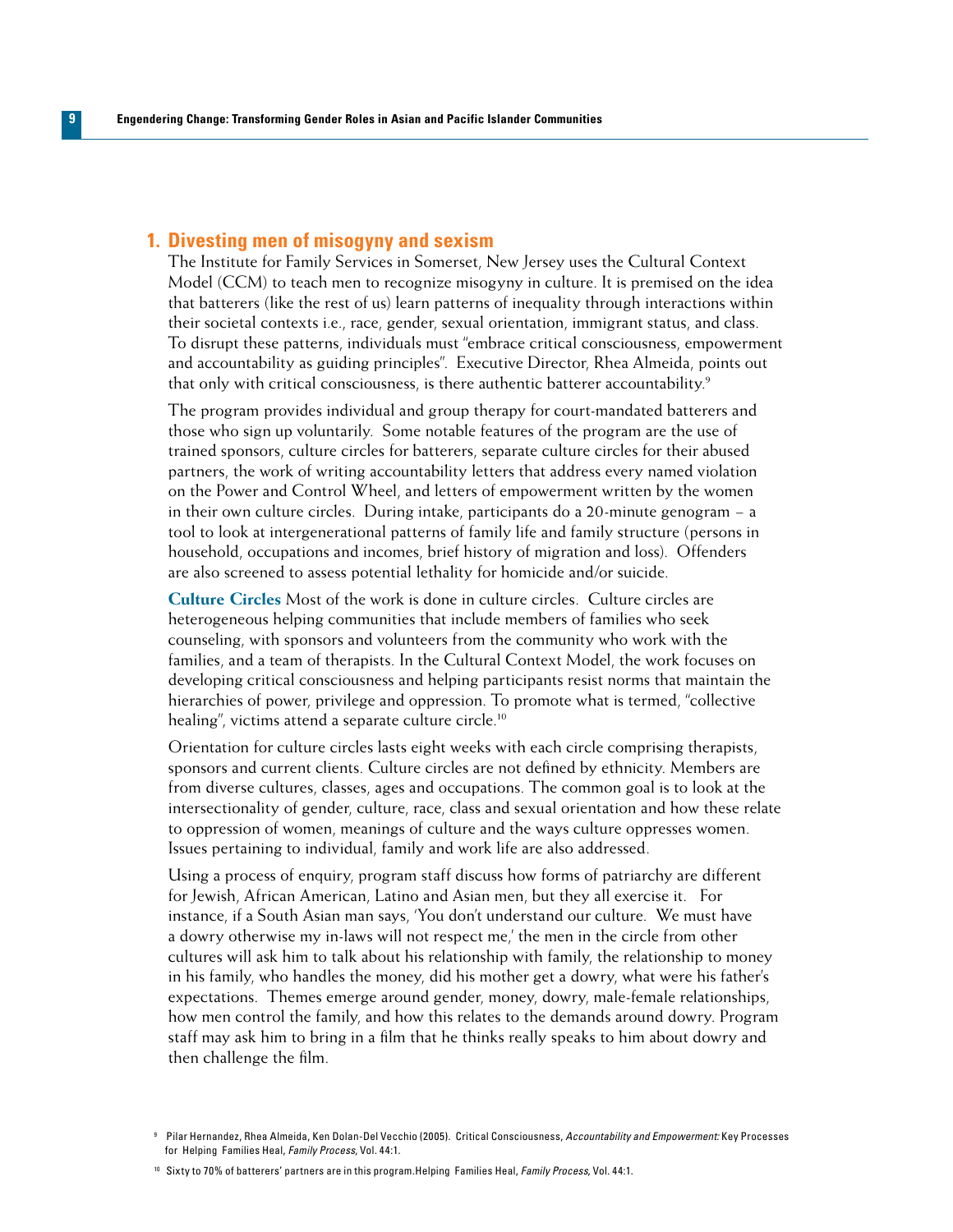**Sponsors** are pivotal to culture circles. Unlike the Alcoholics Anonymous model, participants are not assigned a single sponsor but numerous sponsors; this is different from the dyad-only connections and encourages diversity. Sponsors can be batterers who have graduated from the program, clients in a later stage of therapy, church or community leaders. They receive 40 hours of training over 12 weeks in critical consciousness, including on institutionalized racism, male dominance, homophobia, and class discrimination. Sponsors assist each family member's process of developing critical consciousness both within and outside the culture circle setting. They model alternative intimate and parenting relationships for current offenders.

**Length of program** In keeping with New Jersey state limits, batterers are required to attend for nine months. However, CCM practitioners estimate that, in reality, it takes up to 15 months for batterers to "get it." Many men choose to stay longer than the required nine months and become sponsors. Those who don't finish or fail to comply with the program's requirements may be ordered by the judge to stay in the program until they meet the compliance requirement.

**Examining gender roles** CCM addresses gender hegemony through the culture circles, where clients get support to implement new ideas, like positive parenting. Support and validation for batterers means not letting them continue their misogynist behavior but replacing inequality with equality in their relationships. Almeida clarifies, "Systems have placed the burden of vigilance on the victims and family members of batterers. But they have a sense of loyalty to the batterer. So we put a whole new community in place to be the ones who keep vigilant − members of the culture circle, people who are not loyal to the batterer or the victim."

**Observations about immigrant & Asian clients** The Institute for Family Services works with batterers who are first, second and third generation immigrants across different cultures. First generation immigrants feel they gave up a lot in the home country to come to the U.S., and when asked by the program to change how they treat their partners, they tend to resist because losing this entitlement will mean giving up even more of themselves. With second and third generation immigrants, there's an eclipsed idea of entitlement and less connection to the home country. One notable difference among Indian clients, Almeida notes, is that in contrast to working class men from African American, Latino and White communities, working class Indians with less education tend to hold on to their masculinity more tightly and are less open to the process of critical consciousness.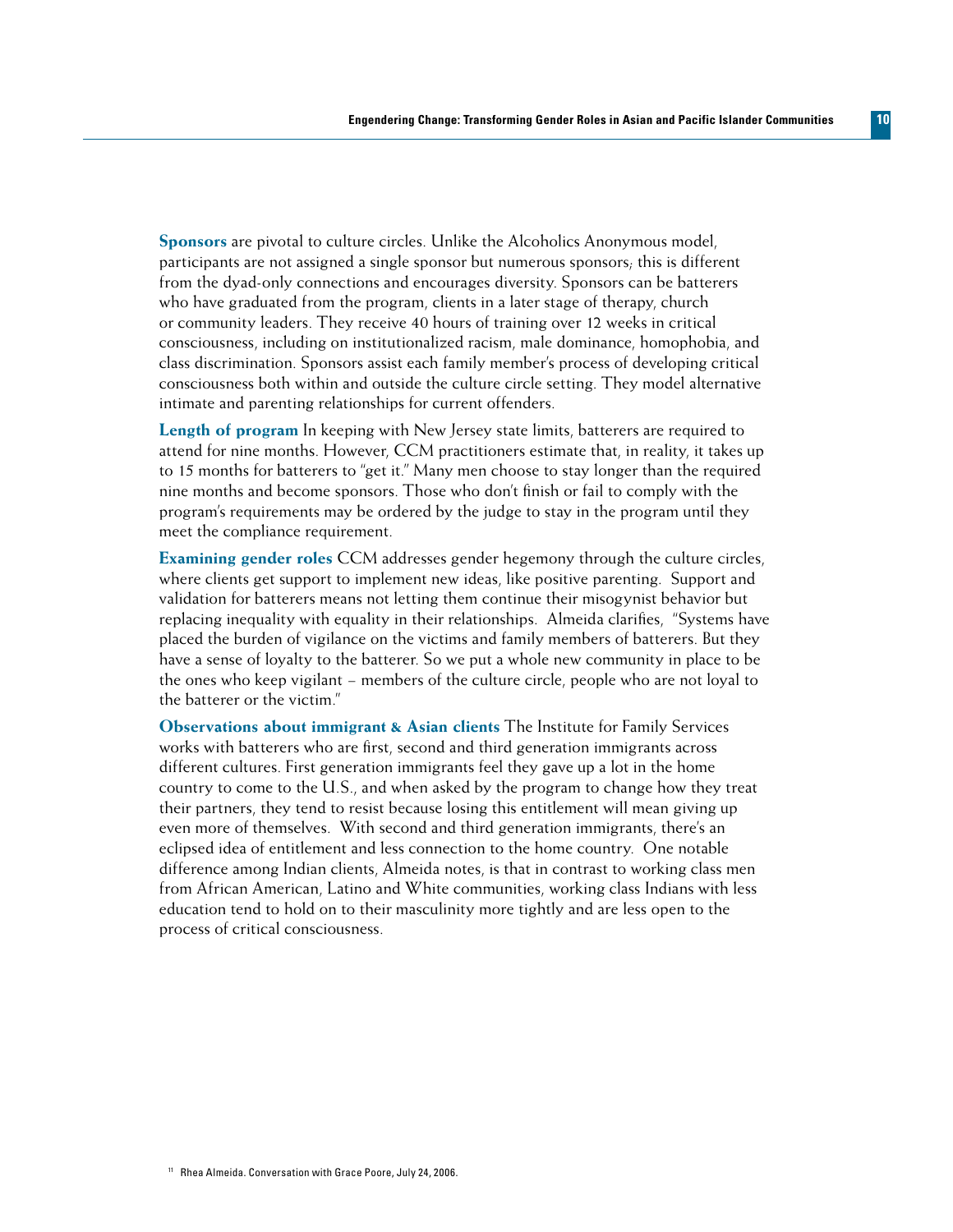#### **Confronting traditional masculinity 2.**

**11**

Bata Starr Counseling Associates in San Jose, California addresses inequality in relationships and family as a way to help men reframe their masculinity and reshape intimacy with their partners. Program Manager, Kay Dhaliwal works mostly with first, second and third generation South Asian men. The program is designed for English, Hindi and Punjabi speaking men since she speaks all three languages fluently. Most clients are court mandated to attend a 52-week certified program. Santa Clara County closely monitors batterers in the criminal legal system with procedures that ensure compliance, e.g., three judges handle domestic violence cases and batterers are mandated to provide quarterly attendance and progress reports for their probation officer and the court. Clients have to acknowledge their actions before they begin the program and start taking responsibility by the eighth week, when the first progress report is due to their probation officer. Those who don't are assigned to intensive one-on-one therapy. If, by the next eight weeks, there is still no progress, they face termination from the program.

Some batterers come into the program voluntarily. What gets them in the door is the hope of reconciliation with their partner. They are persuaded by a family member who attended the program, they see how people can change and tend to stay. In contrast, court mandated batterers are resistant. "They are trying to prove they're not violent. Treatment is not their goal, it's someone else's goal − the judge or the probation officer. So they want to leave."12

**Identifying culturally specific types of violence** Dhaliwal uses the Power and Control Wheel to identify the different types of abuse but it poses limitations for the batterer population she works with because it looks only at male privilege and abuse by an intimate partner. It leaves out other forms of violence like forced marriage, forced abortion if the fetus is female, etc. When the Indian batterers she works with don't see their abusive actions on the Power and Control Wheel, they can dismiss what they've done as not abuse − for instance, not allowing their daughter to talk to boys, abusing the daughter when she starts dating, letting the in-laws abuse their wife. Because the Power and Control Wheel does not reference such types of abuse, the API Institute's Lifetime Spiral of Gender Violence is more relevant to this population group. On the issue of domestic violence perpetrated by in-laws, Dhaliwal notes, "Not everything is male privilege, there's also in-law privilege. The mother-in-law abuses the victim, the sisterin-law tells the victim what to do, there's her mother versus his mother."

**Changing gender roles through changed alliances** Couples learn how to join forces to stand up against the in-laws if they cannot get out of the extended family set-up. Men are coached to disrupt the power structure within their family to strengthen the husband-wife relationship. However, because the program has no leverage with his family members, the home environment can remain hostile to change. Dhaliwal states, "We can get him to agree to do second-shift work like housework and parenting but he can never do it in front of his parents or his friends because they'll say, 'You're being controlled by your wife'."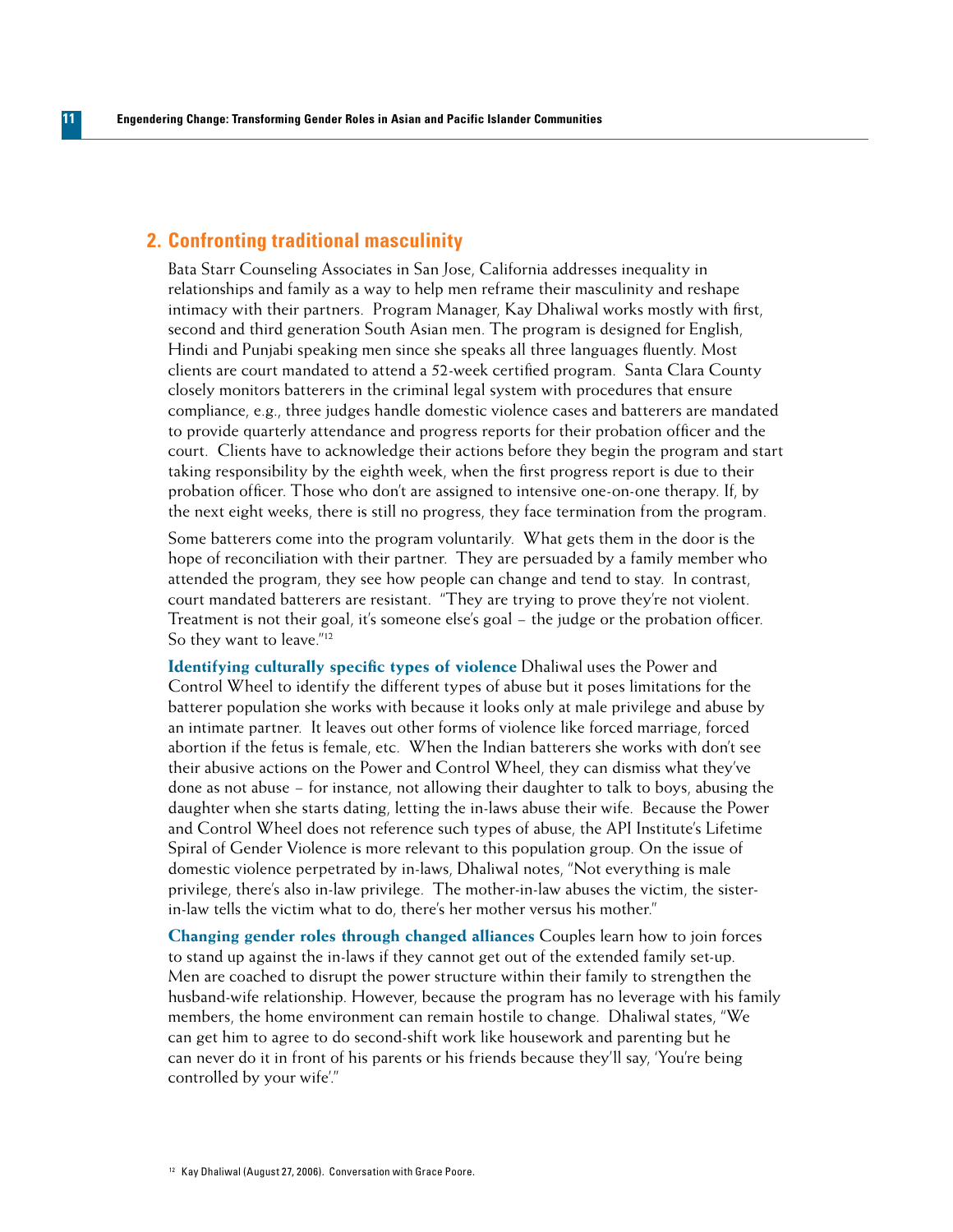**Observations about Asian clients** At Bata Star Associates, Dhaliwal sees three kinds of South Asian clients. First generation immigrants tend to be older and speak either Hindi or Punjabi. They use language as a crutch, claiming their lack of education prohibits them from filling out forms or completing homework. Many of these men attribute their violence to being uneducated. Second generation (i.e. U.S. born) men tend to be younger, more assimilated into the mainstream and speak English, so they can be part of culturally diverse batterer groups, where men get to confront and challenge one another when culture is used to justify violence. The third group of clients are highly educated men with powerful social connections, exhibiting high degrees of entitlement and confident that things will go their way. For instance, if faced with termination from the program for lack of compliance, they may bring in family members to pressure or intimidate group facilitators.

#### **Effects of intervention programs on batterers and their families 3.**

Some of the outcomes and benefits are described below. There are no long term follow-up studies at either program to measure these outcomes.

- 1 Batterers discovered greater intimacy with their family because they realized that using violence to get intimacy wasn't working.
- 2 Batterers developed new relationships in the culture circle, with men from other cultures and across class lines which they never imagined possible.
- 3 Batterers were given conflict resolution tools that helped them in their relationship with other family members.
- 4 Batterers experienced relief from not having to be in control all the time and not having to "deal with so much drama".
- 5 Fathers saw the potential for ending the cycle of violence so their children didn't become batterers or victims.
- 6 Batterers connected their violence to male privilege because the focus of the programs went beyond looking at anger and teaching the men to stop hitting.
- 7 Some Asian men who went through the BIPs faced backlash in the form of ridicule and community loss. Generally, API women are targets for family and community disapproval for involving outside interventions and "getting the men into trouble" with the system.
- 8 Family relations became strained when Asian men challenged practices that were in the family for generations. Relationships were sometimes cut off by the batterer's father or brothers.
- 9 Sometimes, friendships were lost as new gender roles and understandings of domestic violence were taken on by men. Couples who were friends with the husband and wife distanced themselves from them.
- 10 Attending a BIP kept most batterers out of jail which allowed them to keep their jobs, retain their immigration status, have contact with their children, and remain in the community.
- 11 BIPs took away the burden from women of changing their partner's violent behavior.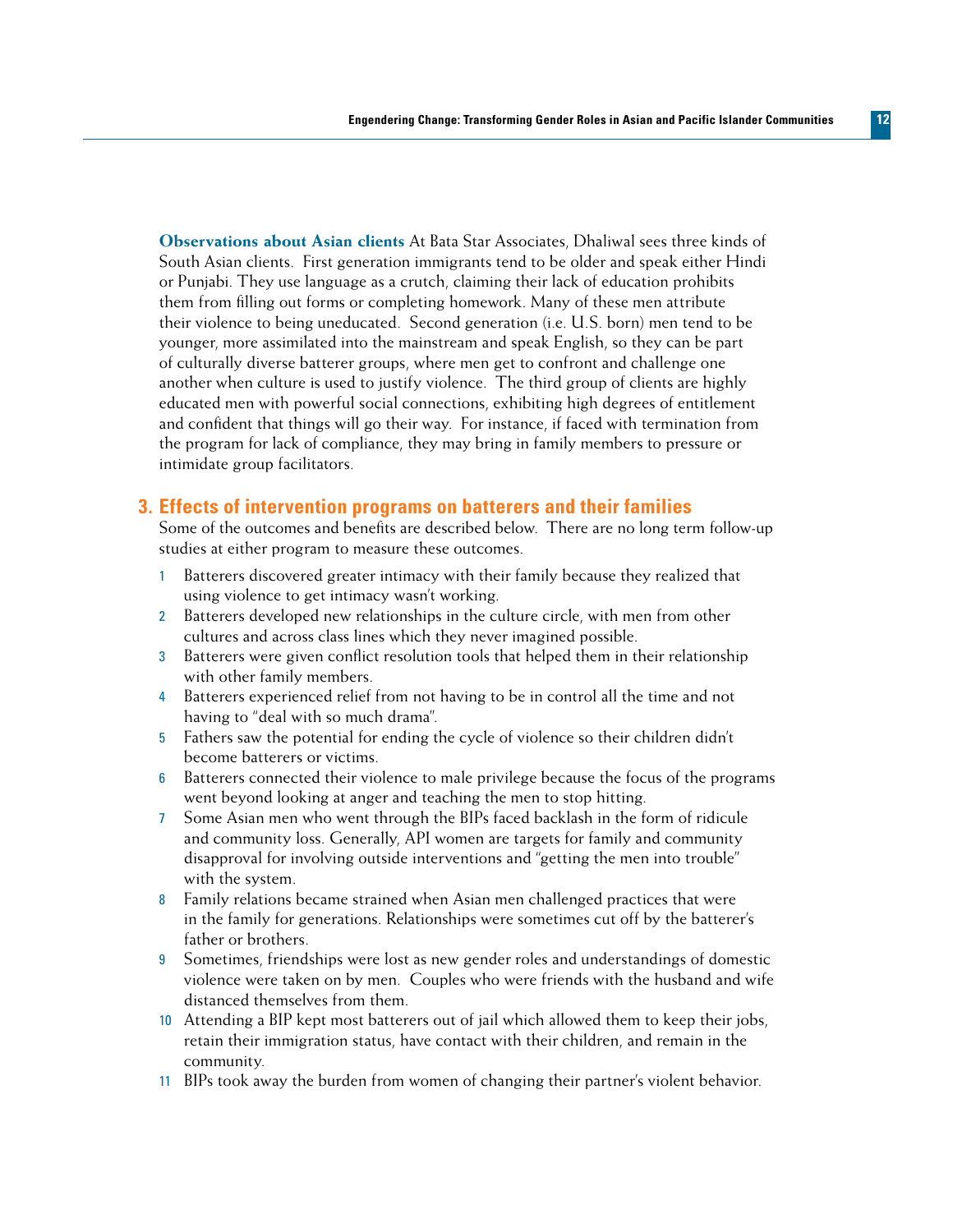- 12 Battered women who decided to stay in their relationships were relieved when the men internalized what the BIPs taught them − not only because the hitting stopped but also because they didn't have to contend with moving to a shelter, go through a difficult break up and face child custody battles.
- 13 Couples who separated found they could go through a less acrimonious divorce, in other words, they could go from a bad marriage to a good divorce.
- 14 Forgiveness by the abused partner was a common expectation of batterers, followed by the hope of family reunification. This was not promised or encouraged because batterers want to forget their pain and don't want to be reminded of the harm they've caused. Almeida observes that some abused partners realize they don't want the relationship anymore and won't forgive; others just wanted the hitting to stop and were willing to forgive until they discovered in group therapy that so much more was wrong in the relationship. For some women, to forgive meant to forget and they couldn't stop remembering what they had been put through.
- 15 Men took on more second shift work sharing in household chores. Parenting felt more fulfilling to both as responsibilities were shared.
- 16 Women's natal families were relieved that their daughters were no longer forced to live with violent husbands. For instance, when Dhaliwal was invited to talk about her program on an Indian radio show, there were 400 telephone calls from Indian men and women who wanted to know how their son or son-in-law could get help from a Batterer Intervention Program.

#### **Women as enforcers of gender conformity and violence 4.**

In this section on confronting gender roles and violence, we clearly recognized women's culpability in enforcing gender conformity and/or using violence. We touched briefly on the following issues, admitting that they need fuller review because they are beyond the scope of this project.

#### **Women who engage in domestic violence victimize other women in the home**

We want to be clear about a critical distinction in many Asian homes, that where women are battering, the victims are not men but other women in the extended family. Women are implicated in violence against teen or adult daughters, daughters-in-law or other non-conforming, non-intimate,<sup>14</sup> female family members. The kinds of violence they resorted to could include physical and emotional abuse of the daughter/sister-in-law, forced marriage of teenage or young adult daughters, consent to honor killings, abuse of female domestic workers, hyper-exploitation of a daughter-in-law's labor, inadequate nourishment, pressure for sex-selected abortion, etc. Holding family batterers who are not intimates accountable is an area demanding immediate study.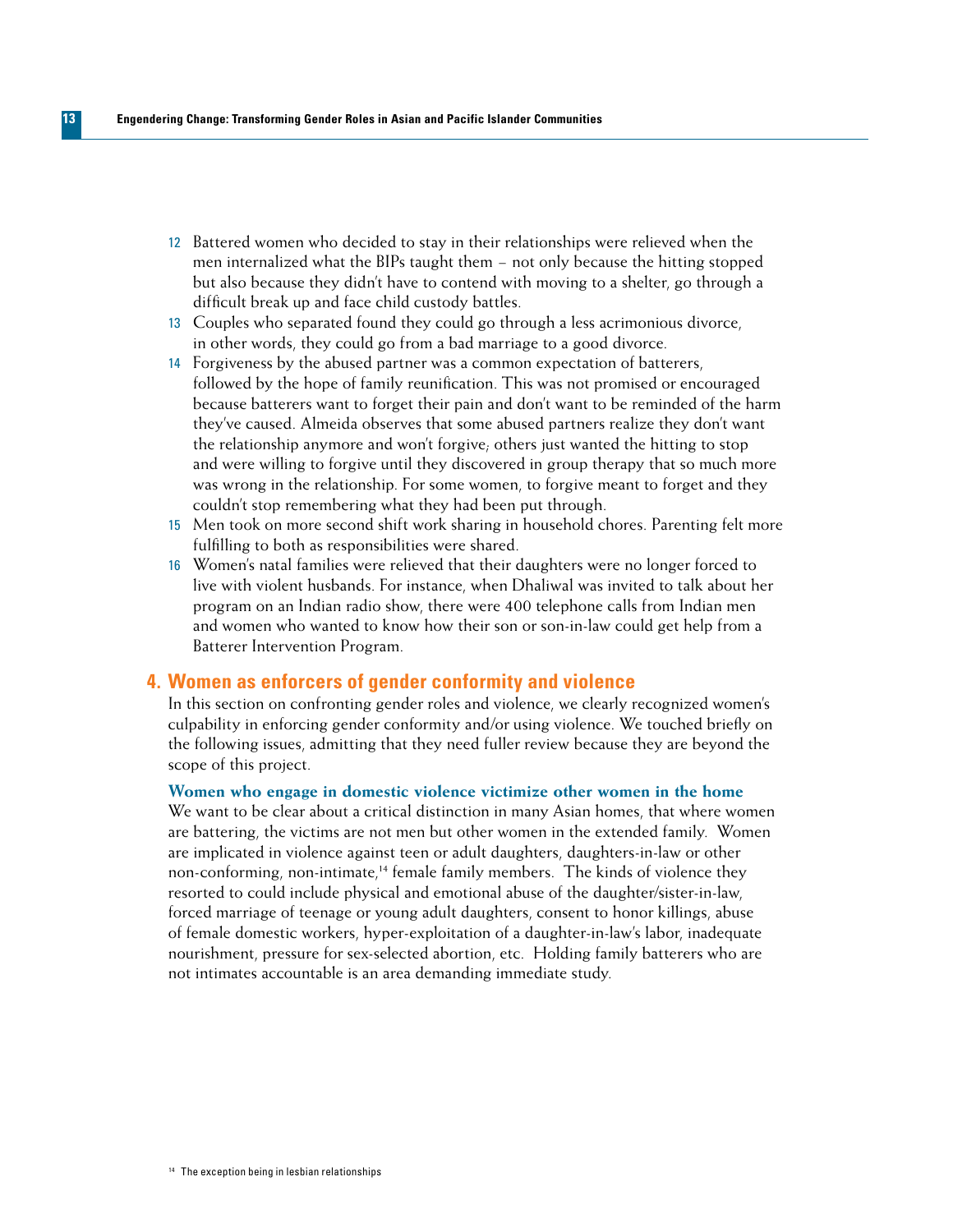**Battered women's use of violence** Recognizing that battered women use violence in response to their abuser's violence, we realized that we did not know enough about how Asian women who face multiple batterers, react. Furthermore, fears of racist and/or anti-immigrant reactions from systems caution women and discourage them from turning to them for help. Multiple batterers in the home can more readily manipulate these systems and label the victim as the aggressor. This is an area needing further investigation within API cultural contexts.

**Women who use violence against intimates** Lesbian, bi-sexual and transgender women are abused by women. And as all the data confirms, only a small percentage of battering victims are men. We acknowledge that there are exceptions, where women's violence is directed at men, but whether that is always correctly defined as domestic violence is debatable. However, both issues are beyond the scope of this project.

**Battered women's mistakes** Backlash and victim-blaming from systems, men's groups and our own API communities make it difficult to discuss mistakes, bad judgments, abdication of responsibility, abandonment of children, repressive disciplinary methods, etc. As advocates we need more discussions on these issues, but fear that they will feed right into the community's victim-blaming views and/or that backlash will hijack our attempts to develop a deeper understanding and responses to these questions.

**Women are crucial to shaping gender roles** In Asian and Pacific Islander families, we confirmed that women and mothers are crucial to shaping gender roles. The devaluation of women is upheld by women. Tightly prescribed gender roles may be established by men and patriarchal structures, but women are eager enforcers. Double standards are applied to sons and daughters, and to women who are outside the family so even if one's own daughters are forgiven for gender role defiance, others are not. In domestic violence situations, from the mother who encourages her son's violence and discourages his bonds to the wife she may have had a hand in selecting, to the mother who tells her daughter to "try harder" or exiles her from the natal home, much work needs to be done. None of this is to suggest that fathers or men in general are off the hook about shaping gender roles within the home. However, confronting women in their enforcement of gender roles and gender violence needs deeper examination. In our view, this analysis begins with understanding how women do in fact undermine gender roles; how they are empowered and powered, and how they negotiate victimization and agency (self-determination) with strategies of resistance.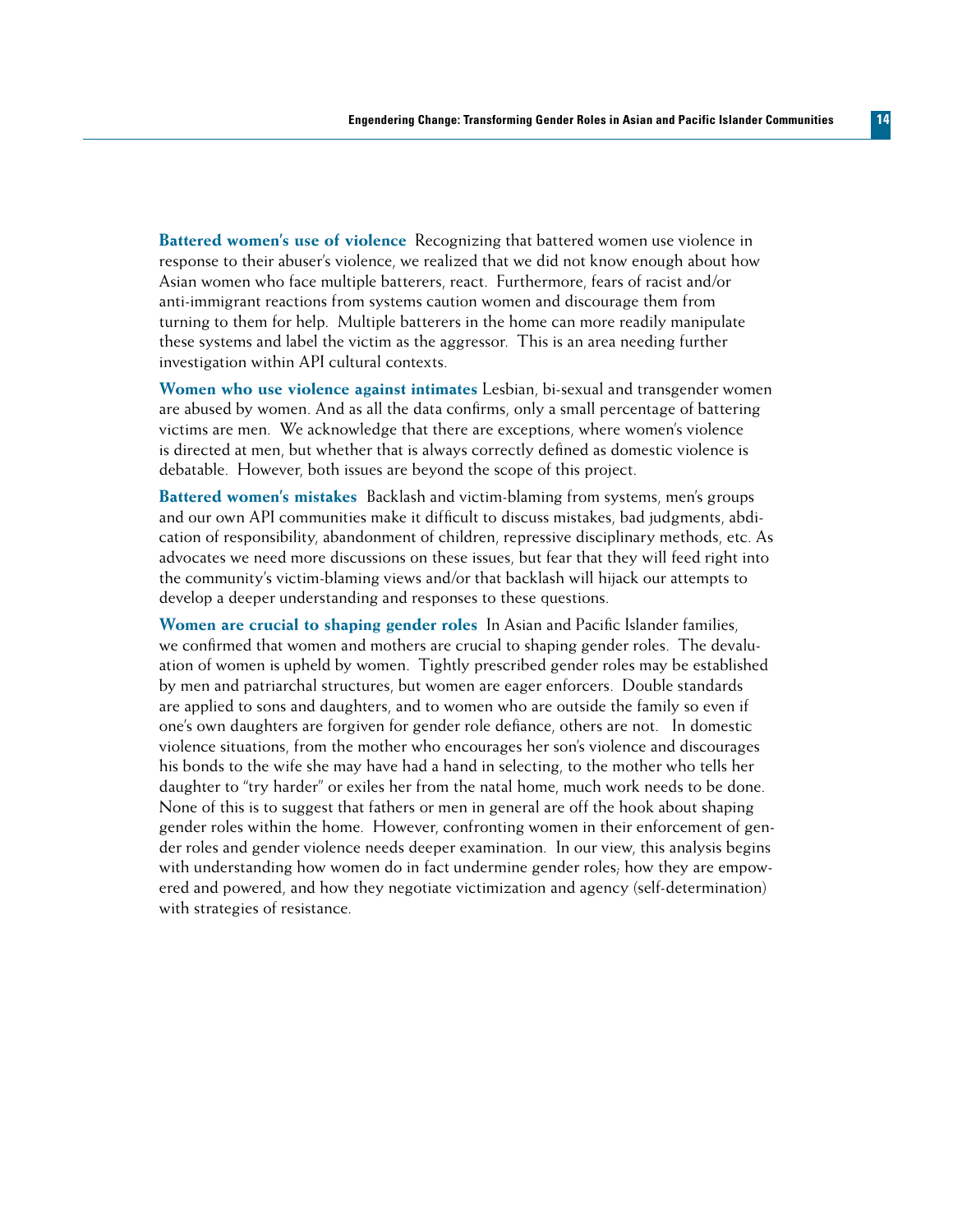# **CHANGING GENDER ROLES: PRINCIPLES AND PRACTICES**

Below we outline the principles and attendant strategies that emerged in our roundtable discussions. These are often inter-connected and should be read as such. Many of these strategies have been developed by the two programs we discussed in the previous section, and accordingly we wish to acknowledge their innovation and theoretical depth. Again, a reminder that we hope this report will hopefully spark many further conversations.

#### **Accountability 1.**

*Accountability extends to any and all forms of abuse or control. Taking responsibility and making reparations for perpetrating domestic violence must be reinforced in ways that nurture equality, rebalance damaged relationships and facilitate healing.* 

- Examine legal, social and moral aspects of accountability.
- **EXECUTE:** Batterers write accountability letters to their partners for every form of violence enumerated on the Power & Control Wheel, to be reviewed and edited repeatedly by sponsors and others in their culture circles. These letters are read out to his partner in the presence of her sponsors.
- Do not permit the limitations of the Power & Control Wheel omissions of certain types of domestic violence in Asian families – to be used to let intimate and nonintimate batterers off the hook.
- Use the Lifetime Spiral of Gender Violence in BIPs to show the historical nature of men's violence against women.
- Use multiple sponsors who are program graduates, or in later stages of the BIPs program, church or community leaders to model alternative intimate and parenting relationships and hold batterers accountable.
- **Expect batterers to be held accountable beyond compliance with the criminal justice** system's mandates – i.e., beyond proof of attendance, homework completion, and cessation of physical violence.
- $\blacksquare$  Reparations must be made for any and all levels of abuse. At the Institute for Family Services, batterers who use the entire spectrum of physical and sexual violence are surprised to learn that accountability extends equally to those exercising only coercive emotional control. They thus get a broader picture of oppressive masculinity. Almeida explains, "They'll say to the non-violent batterers, 'You only did that and you made reparations? I did all this and I just thought I'd write a letter of accountability, not do reparations'." Therefore, reparations are made by the man who controlled the family vacation based on only his preferences, the man who pushed and shoved frequently, and by the man who raped, beat and regularly humiliated his partner.
- Batterers must take ownership early on for the violence that brought them in so they don't blame alcohol, their wives, or her relatives. Only then can they be made to look at the other means they use to control the relationship, such as constant phone calls to track their partner, having children and relatives spy on her, using money and credit cards to control the relationship.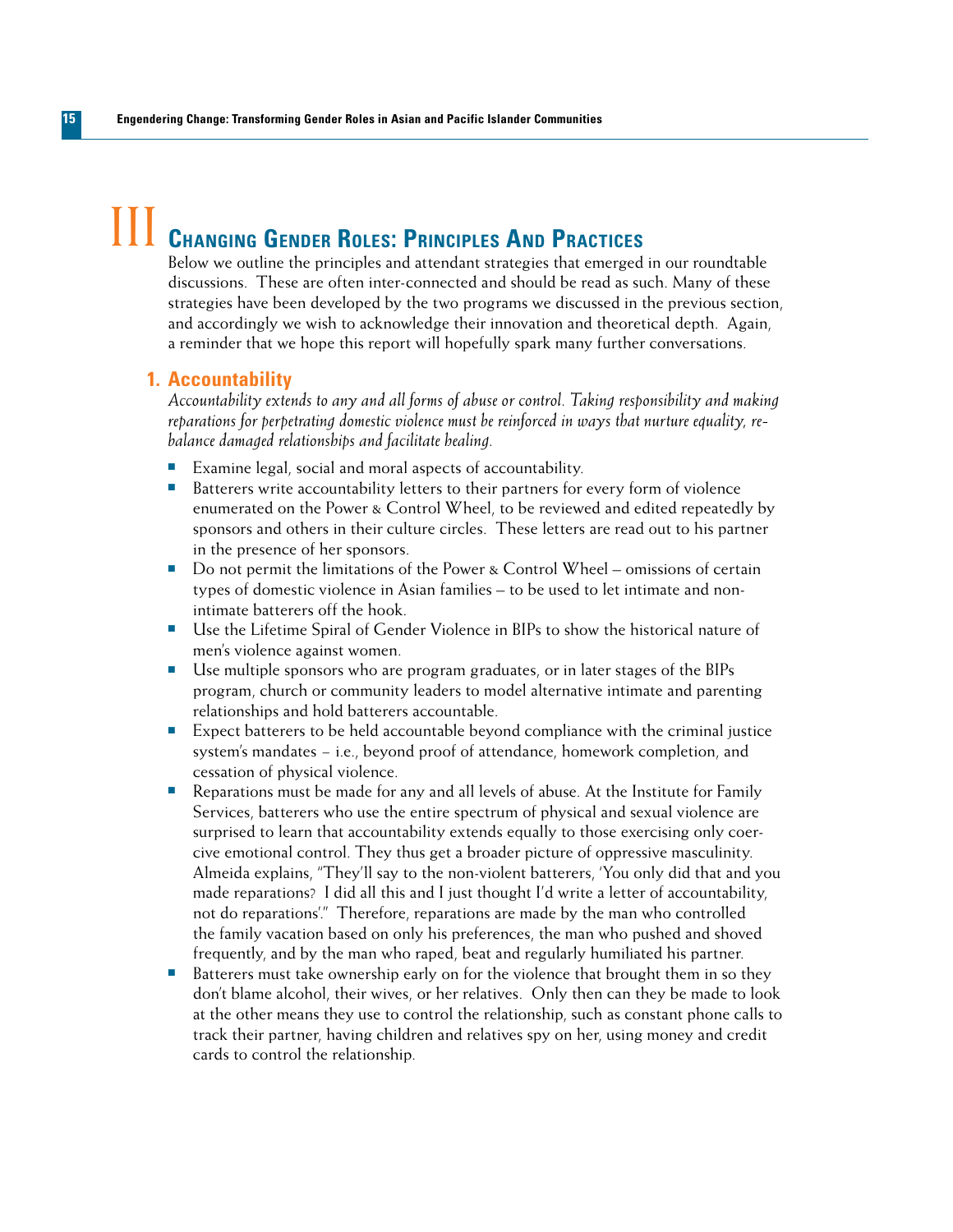- Abusers have to acknowledge how their behavior cost the entire family unit the number of sick days their wives had to take, the children acting out in school, the children's grades being affected, the abuse of elders, and how they've taught their children not to respect the weak.
- Abusers must acknowledge long-term harm,"...we want them to see the damage they've done, how they've influenced other people to be violent, and the role they're playing for perpetuating the violence 50 to 60 years down the road."15

#### **Equality in the second shift 2.**

*Equitable distribution of second shift work promotes changes in gender roles.*

- **•** Develop understandings of equality beyond a simplistic formula where each person does their 50%. A couple may divide certain responsibilities 60% - 40% for a month, followed by dividing them 35% - 65% the next month. Equality in the second shift is about the power to negotiate these percentages. Re-distributing gendered tasks is important in all relationships, but harder in abusive ones.
- **n** Reparations must include second-shift work: taking on housework, parenting responsibilities, participating in family activities with the wife's family, and valuing their partners' work whether inside or outside the home. Batterers need to understand how they took away their partners' normalcy, how they can restore it, and how as a couple they can forge a new normalcy.
- **Nen BIPs, culture circles, sponsors, relatives and role models require or model shar**ing the second shift, it removes the onus from the abused partner, validates her and teaches mutual respect for each other's responsibilities.
- **n** Teach strategies for dividing second-shift work. One program exercise<sup>16</sup> requires household and parenting tasks to be written out on a deck of cards that are then dealt out by the couple; each person can trade up to 10 tasks with the other.
- n the extended family home, support a husband not to collude with his family's traditional expectations of second shift tasks and/or hyper-exploitation of his wife's labor in the home. Changing the balance of gendered tasks is extremely difficult in such situations hence the couple needs specific strategies to be united in their resistance.

#### **Religious ideologies 3.**

*Challenge religious ideologies and confront leaders who promote the status quo of traditional gender roles. Elevating men's authority by simultaneously devaluing women's power and autonomy tacitly condones domestic violence – issues commonly faced by communities be they Buddhists, Christians, Hindus, Jews, Muslims, Sikhs or from other religions.* 

- **n** Demonstrate how fortifying traditional gender roles with religious and cultural explanations, colludes with male privilege and endorses batterer impunity.
- <sup>n</sup> Train religious authorities about the historical root causes of violence against women so they do not see domestic violence as a private matter that has, at best, to be endured by women, or at worst, blamed on women.
- Recruit and train religious leaders to be sponsors for BIPs.

<sup>15</sup> Kay Dhaliwal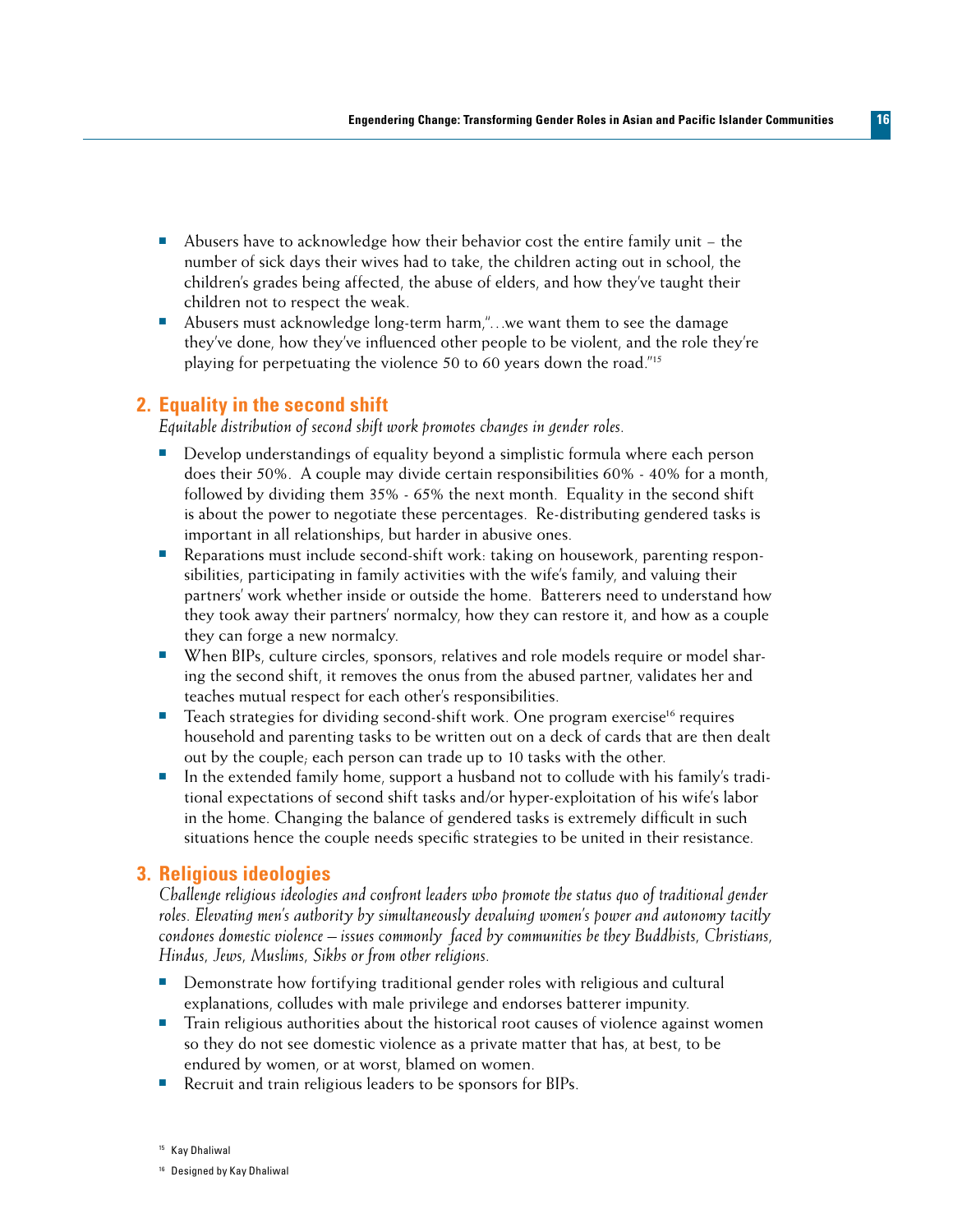- $\blacksquare$  Organize all women in congregations to expose how instructing women to pray harder, endure more, drop legal remedies like restraining orders or divorce actions, directly contributes to battered women's increased endangerment.
- n Religious organizations must support community-based domestic violence organizations, instead of portraying them as home-breakers, by encouraging congregational donations, tithing, *zakat*, etc., for domestic violence services.
- n Religious leaders must hold batterers and communities accountable for domestic violence and hold themselves responsible for promoting gender inequality.

#### **Masculinity 4.**

**17**

*Divesting and de-linking masculinity from violence will be significant in transforming gender roles, taking into account cultural contexts and domestic violence dynamics for Asians, Native Hawaiians, Pacific Islanders, immigrants and refugees.*

- $\blacksquare$  Develop scholarship and examine theories that address men's violence and masculinity within various cultural contexts, without homogenizing all Asians, Native Hawaiians and Pacific Islanders.
- n Articulate how histories of colonization and other oppressions affect women and how they cope and resist.
- $\blacksquare$  Make transparent how the tactics used by batterers parallel those used by colonizers, such as, erasing identity, appropriating and withholding economic resources, claiming superiority, marginalizing the 'other', using multiple forms of abuse instead of only relying on physical violence, patrolling the boundaries of culture and gender roles and excluding certain groups from the exercise of power.<sup>17</sup>
- Address the connection between masculinity and men's emotional need for using violence as a right to "get your way."
- $\blacksquare$  Link gender violence, patriarchy, sexism and misogyny so domestic violence is understood as structural, not merely individual, oppression.

#### **Predatory Violence 5.**

*Account for how systematic predatory violence affects women's safety and entrapment and how it enforces gender hegemony. Analyze how one predatory system props up another so even when women have new options to disrupt the abuse of power and adopt new gender roles, they become vulnerable in new ways.* 

- Evaluate how systems of predation will affect women's safety, particularly since predatory behaviors have increased in range and intensity and go beyond stalking.
- **EXECT** Assess vulnerabilities given a battered woman's cultural contexts. For instance, she may be vulnerable to rape by a landlord of her own ethnic community who considers a separated woman sexually available or easy prey because she is unprotected by a husband.
- **n** Assess sexually predatory behavior and violence from family members. E.g., divorced women could be vulnerable to the predatory sexual harassment of an abusive brotherin-law and the target of jealous rage from the sister-in-law.

<sup>17</sup> Val Kalei Kanuha describes Geraldine Moane's work on this issue in *Domestic Violence in API Communities, Summit Proceedings*. 2002. Published by API Institute on Domestic Violence, San Francisco.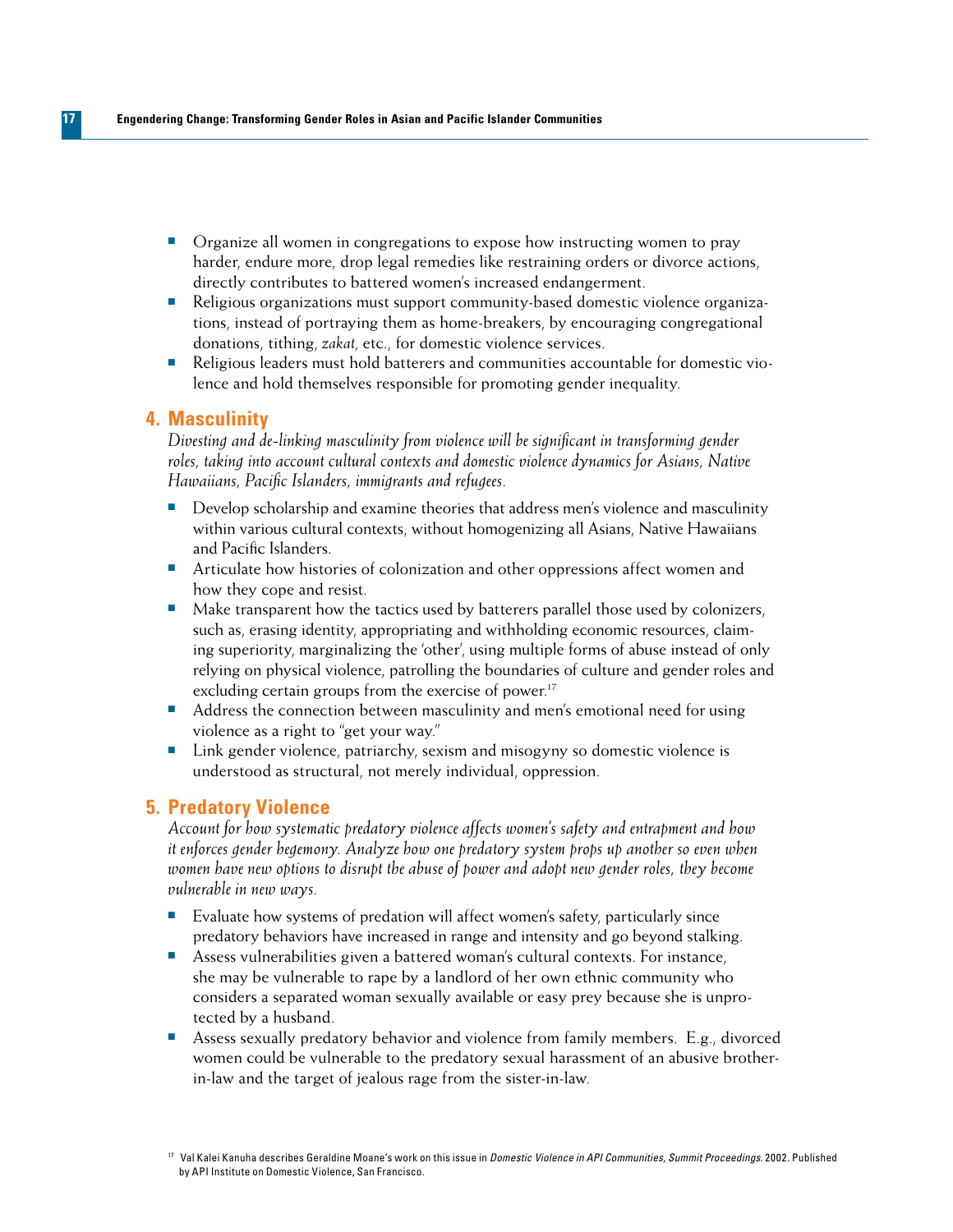#### **Cultural relevancy in BIPs 6.**

*Design Batterer Intervention Programs to be culturally relevant to the experiences of battered women and batterers in Asian and Pacific Islander communities and therefore integrate input from battered women's advocates into program design.* 

- Incorporate the dynamics of abuse and intra-familial configurations of power specific to API families into existing BIPs.
- Document ethnic-specific BIPs for Asian and Pacific Islander men.<sup>18</sup>
- **•** Develop and document strategies that apply to and address the differences between various Asian and Pacific Islander ethnic groups.
- **n** Theorize the use of violence by marital and natal family members against their daughters-in-law and daughters.
- **n** Develop programs that intervene in domestic violence perpetrated by non-intimate batterers. We do not consider it appropriate to refer female in-laws to BIPs for women and male in-laws to BIPs for men.
- n Involve API battered women's advocates in program design issues throughout so gender harms and gender privilege in various API contexts are well understood, and are in turn integrated into advocacy.
- Study and measure changes in community attitudes about gender roles.
- <sup>n</sup> Conduct longitudinal studies to assess the effectiveness of BIPs and to measure how long they retain the gains made in these programs.
- Design strategies and exercises that couples can use even after an abuser has successfully concluded his attendance in a program.
- Have trained therapists/counselors who understand the connections between gender and culture. This makes a big difference because it interrupts current and historical patterns of thinking and behaving within and outside the therapy setting.
- Address ethnic-specific differences by bringing together advocates and BIPs providers from specific API communities and design strategies that are tailored to them, e.g., issues affecting Japanese men will differ from those affecting Hmong men.
- **n** Emphasize intersectionality and simultaneously ensure that race does not get privileged over gender.
- Conduct longitudinal studies to assess the effectiveness of BIPs and to measure how long they retain the gains made in these programs.
- **n** Provide parallel support for the partners of batterers that is also culturally relevant so they develop their own language and awareness for resistance and self-empowerment.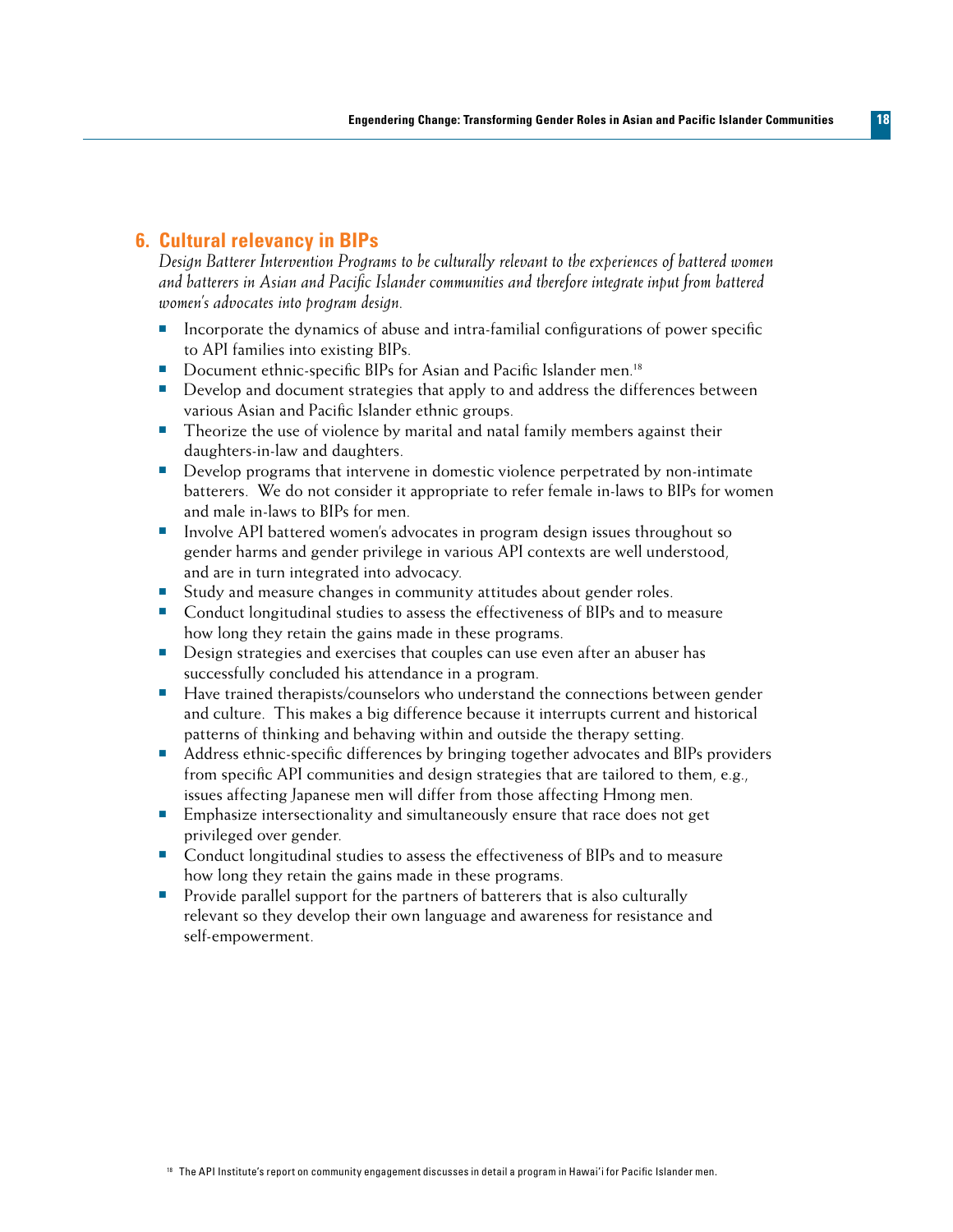#### **Conclusion**

In our discussions on engendering change, we addressed gender roles played out in the context of domestic violence. Gender role transformation is of course critical in non-violent contexts too, but beyond our scope. However, we want to iterate that conversations about power and control beyond violent contexts must inform the work of the anti-violence field.

In Section I, we emphasized how gender roles and gender violence are linked and that it takes the power of many structural forces to keep reinforcing gender inequality. Indeed, without the tenacity and rigidity of patriarchy, masculinity, gender violence, culture, the gendered division of labor and the intersectionality of race, class and gender power; structural inequality would be significantly eroded.

In Section II, we pointed out that the success of Batterer Intervention Programs depends on confronting how patriarchy shapes heterosexual masculinity and how gender inequality is re-inscribed by batterers and their families; in order to divest men of misogyny and sexism and re-shape traditional masculinity. By drawing attention to the issue of domestic violence by multiple perpetrators, we pointed out the roles of women, non-intimates and non-state actors in enforcing patriarchal violence.

In Section III, *Engendering Change* surfaced principles and practices around accountability, equality in the second shift, religious ideologies, masculinity, structures of predation and culturally relevant Batterer Intervention Programs. Throughout, we raised the importance of cultural relevancy so the work pushes against the ways patriarchy is expressed in Asian cultures and is framed by the intersections of class, race and gender.

There are several issues that still need to be covered, at least three of which stand out. First, how communities, non-state actors and non-abusive men enforce cultures of patriarchy, but also how they transform them. Second, the roles systems and institutions, including economic ones, play to maintain and alter oppressive conditions and practices. Most importantly, we need to examine the ways women – abused and not abused, survivors and advocates – engage in resistance and change through radical or reformist agendas, through negotiation and subversion, within and without existing state and community institutions.

Although far more work awaits us all, as activists involved in many movements, we *have*  engendered change.